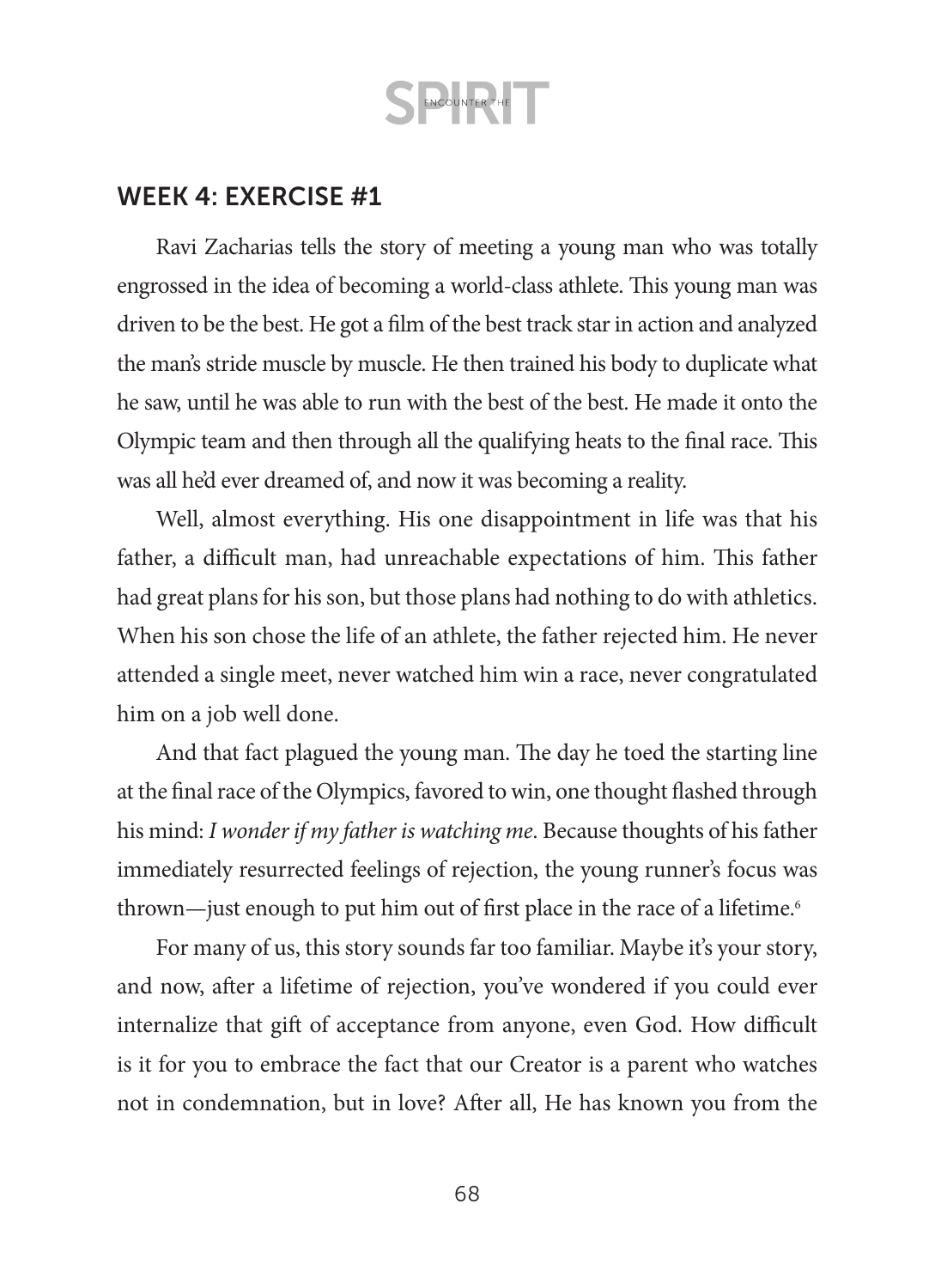moment of conception. He knit you together and called you His child. He loved you even before you knew His name, and He thinks of you daily *in love*, waiting for you to come looking so He can throw open the doors of the kingdom to receive you. And when you come, He will receive you not as a servant, but as a son or daughter.

God longs to give to His children. It is His pleasure to give us every good gift and that extends to the gift of the Spirit. If you've asked God to fill you with the Holy Spirit, then *God will fill you with the Holy Spirit.* Write that as a heading in your journal. It is a promise from Jesus Himself.

#### **Reread Ephesians 1:13–14.**

What does the word "seal" mean to you?

All of us have had experiences of rejection, and they are painful. Another problem is that the feeling of being rejected is hard to contain. It easily seeps into all of our relationships and all of our interactions. Protecting ourselves from rejection can become the underlying force that drives many of our choices and actions. God knows that about us. So, when we believe, He marks us with a seal, the Holy Spirit.

For thousands of years, people in important roles used seals to protect and verify their correspondence. A person's seal on a document indicated its authenticity. Pressing a ring or a stamp into hot wax made the seals. Owners closely guarded their rings or stamps; they were their identification.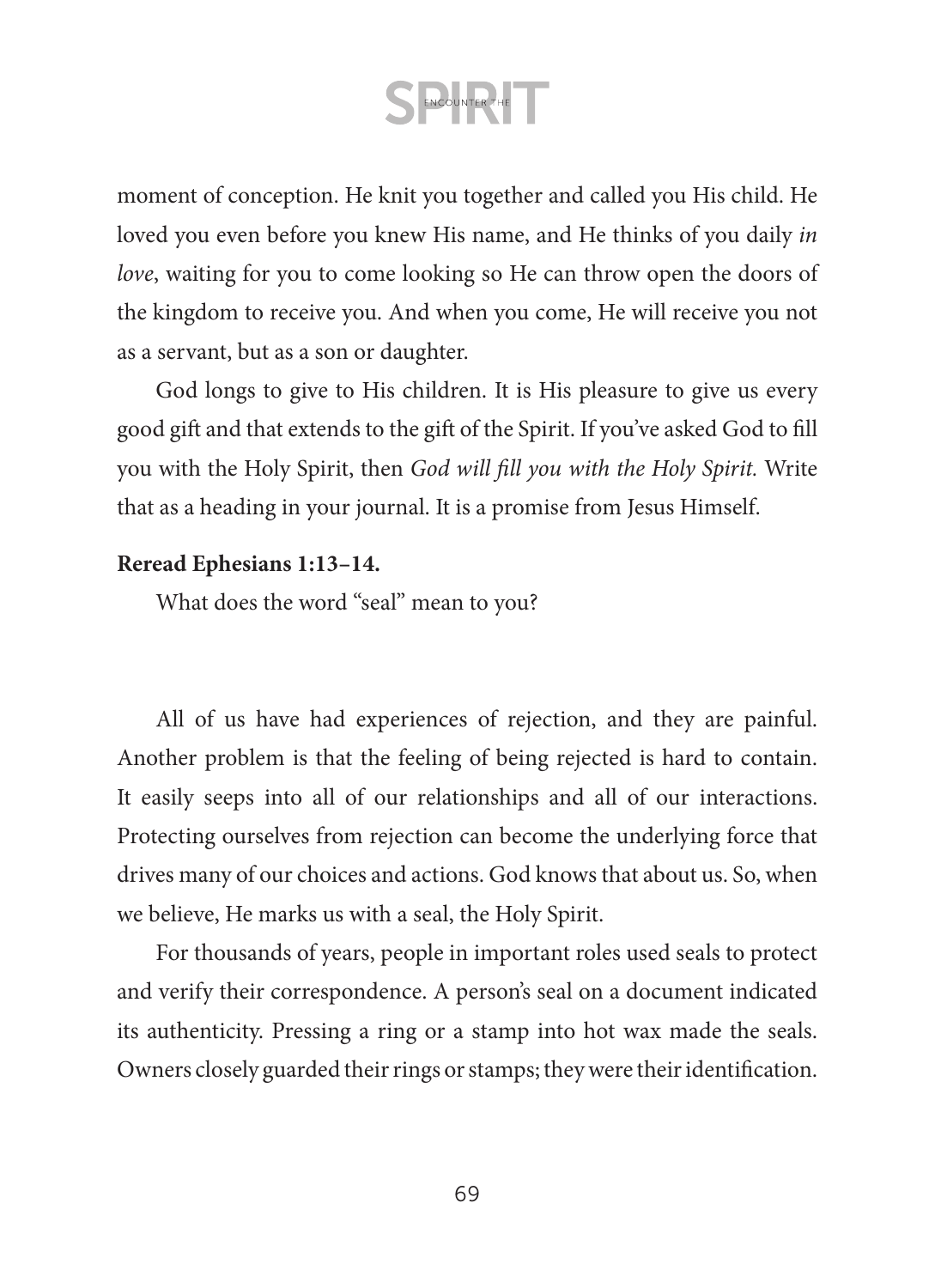A seal also protected the contents of a letter. If a letter arrived with the seal broken open, the recipient knew someone else had already read or possibly tampered with the contents.

The Holy Spirit, God's seal on us, is a permanent mark of His acceptance, which He longs to give us.

#### **Read Luke 11:5–13.**

Circle with one color pen all the directives you're given in this passage (for example, circle the words "ask" and "seek"). In another color pen, underline the promises of God.

Now, with that heading on your journal page—"God will fill you with the Holy Spirit"—make a list of all the ways we participate in that reality (for example, "When I ask for Him, then I must be ready to receive Him.")

Let me say again that the gifts of the Spirit are *not* for the few, the deep, the weird . . . the *others*. According to our Scriptures, *this* is what it means to live a rich, full life. It means being filled with the Holy Spirit! The Holy Spirit is our inheritance. If you call yourself a child of God, He belongs to you and you belong to Him. It is the Father's pleasure to give Himself to us, and we don't have to beg or wonder or even resist. Luke says, "If you then, though you are evil, know how to give good gifts to your children, how much more will your Father in heaven give the Holy Spirit to those who ask him!" (v. 13).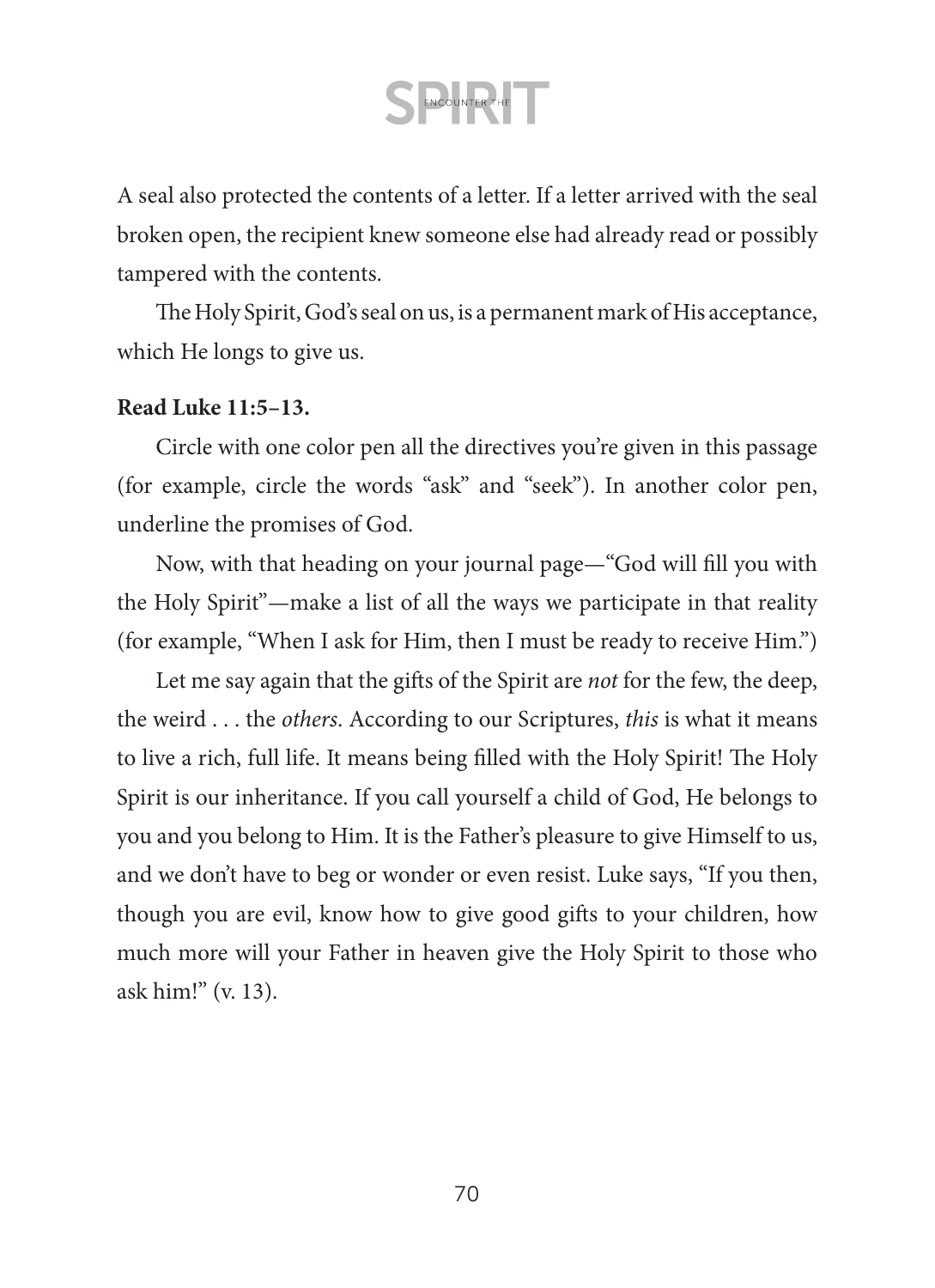### **Encounter**

Many of us have experienced rejection in our lives, and because of it, we may have missed connecting with our purpose and potential. We may be left feeling vulnerable and unprotected, fractured and easily wounded. Some of us are left unable to progress emotionally from child to adult.

One of the great gifts of the Holy Spirit is the gift of healing. He comes into our lives as both Healer and Comforter, bringing us forward into God's purposes.

Spend some time now in quiet, acknowledging before God some of the memories that have left you unable to connect deeply with God.

In what areas of your life are you operating out of a spirit of rejection? In brief phrases, make note of these memories in your journal.

Who in your life do you need to forgive? Make a list.

Now, make a list of those who need to forgive you.

Use this list as a prayer guide, naming before God each memory and name and asking Him to come into those circumstances and bring healing.

How could these memories be transformed if God's acceptance was able to seep in?

Close your prayer time with this prayer of invitation:

*Holy Spirit, thank You for knowing me, even from the moment of my conception. Thank You, Father, for knitting me together and calling me Your child. Jesus, thank You for loving me even before I knew Your name and for thinking of me daily in love. Thank You, my Redeemer, for waiting*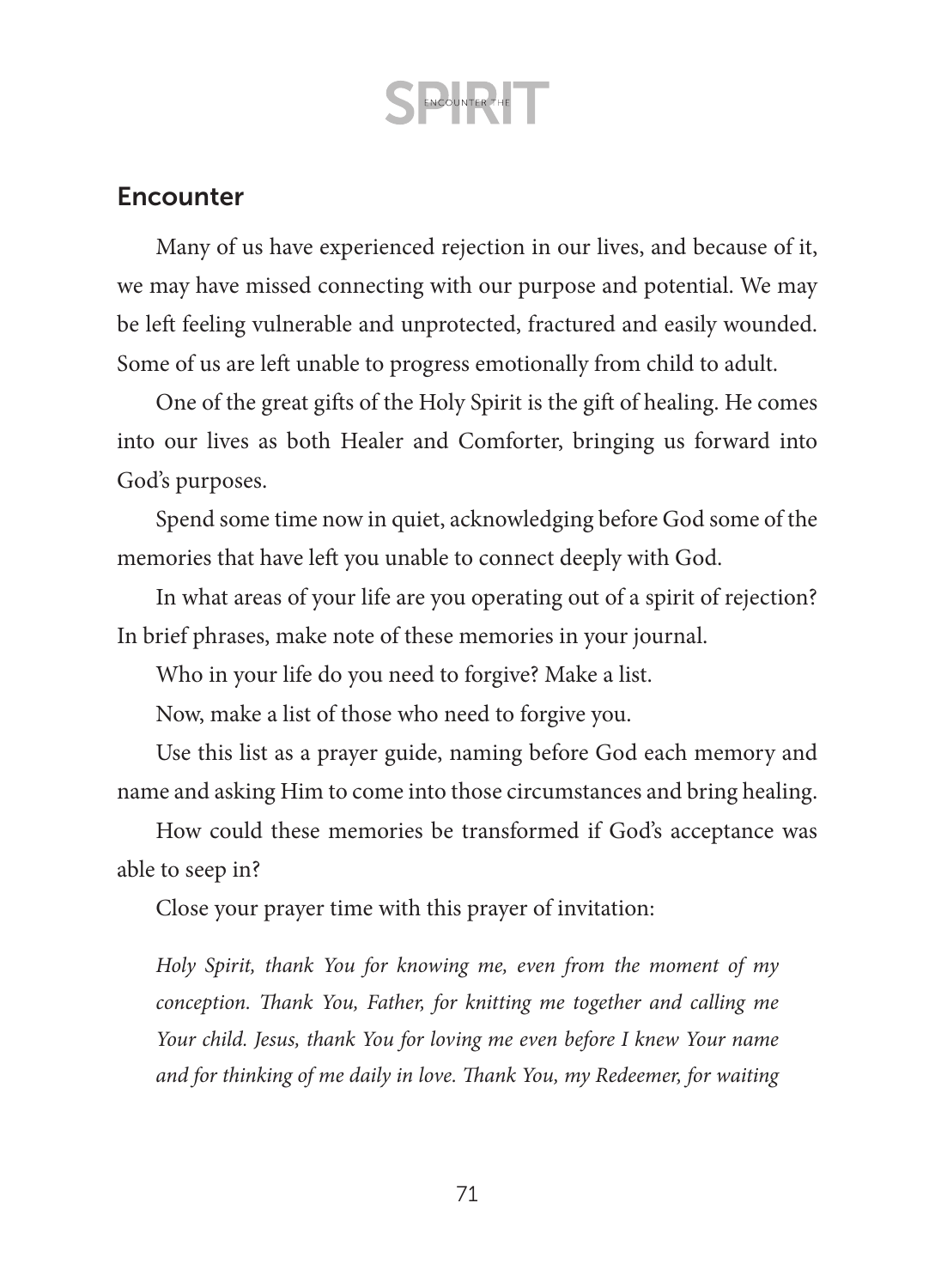

*for me to come looking so You could throw open the doors of the kingdom to receive me. Thank You for knowing me and for helping me to know who I am in You. Thank You for receiving me not as a servant but as Your child. Break through every barrier I erect to hold You back, and fill me with Your Holy Spirit. Amen.* 

How does it feel to know that God has claimed you as His own?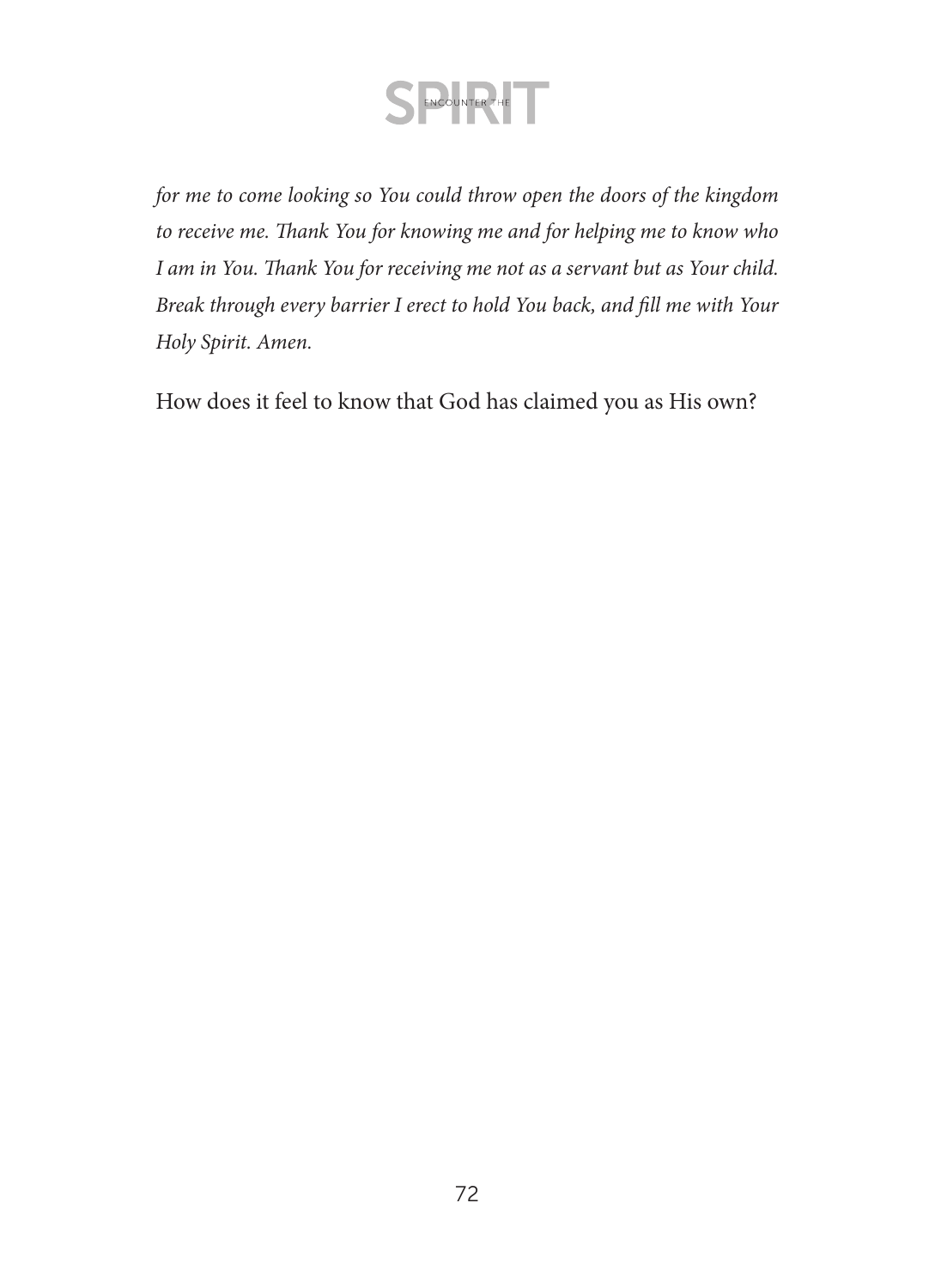### WEEK 4: EXERCISE #2

On the day Pope Benedict XVI was elected to the papacy, he was overcome by the immensity of it. Later, as he recalled the moment, he said that as the votes were counted and it became evident he'd be elected, a fellow cardinal passed him a note. The note simply reminded Benedict of what he'd preached only days before, about Christ calling Peter to follow Him even if he didn't want to go.

Benedict said the note was a sober reminder. After all, he didn't want to hear this call from God to become pope, not at seventy-eight years of age. "At a certain point," he even said, "I prayed to God, 'Please don't do this to me.'" And yet, there he was, facing the opportunity to accept the nomination. In response to this profound call on his life, Benedict made this statement: "The ways of the Lord are not comfortable, *but* . . . we were not created for comfort, but for greatness."7

#### **Read 1 Corinthians 12:1–2.**

What do you think Paul means by "mute idols"?

Are mute idols taking up space in your spiritual life, leading you places you didn't intend to go?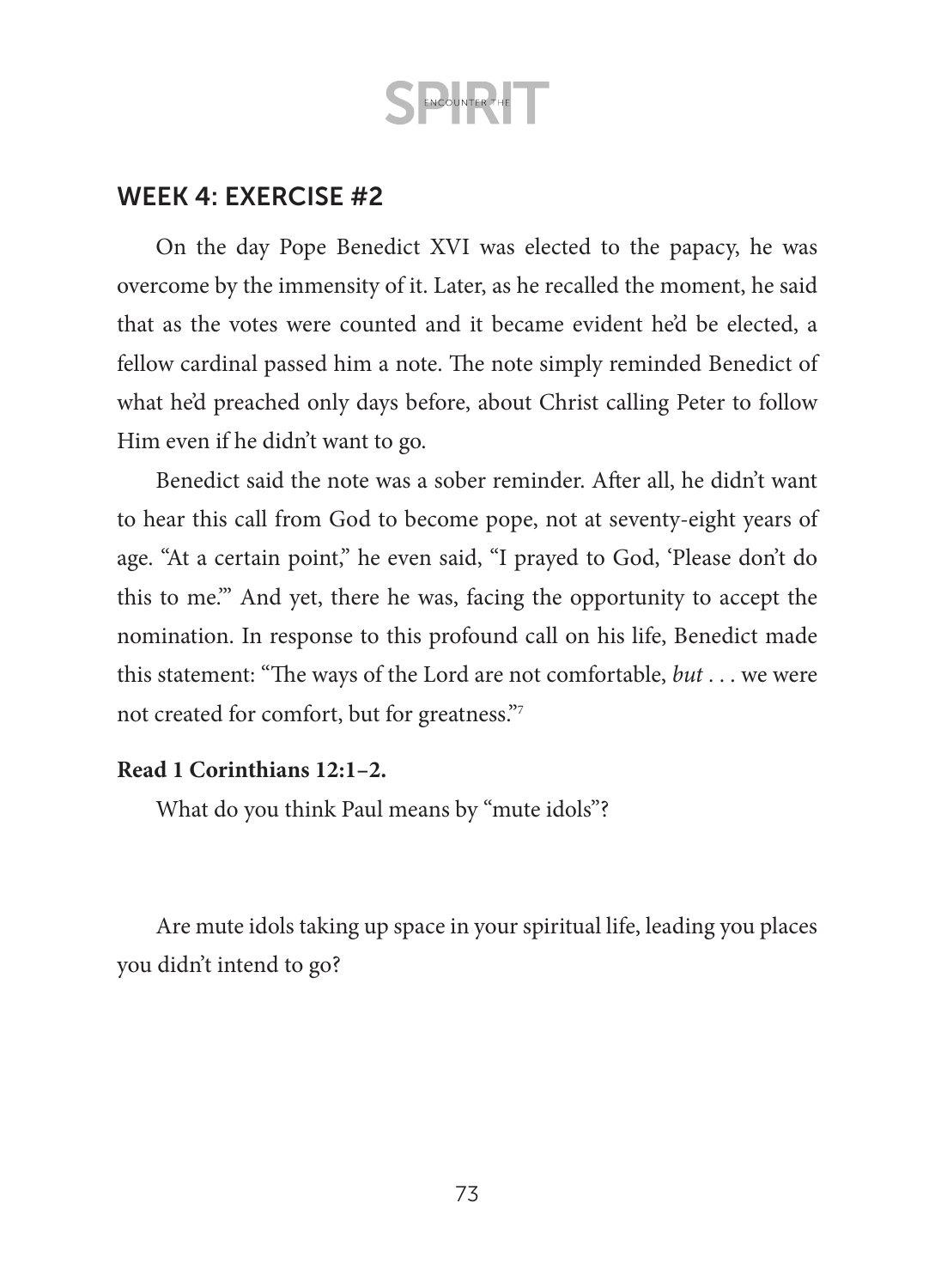In Paul's letter to the Corinthians, he reminds them they were made for more. They were being called beyond the life they had as nonbelievers blindly following things with no life to them—to a life reflecting the glory of God through Jesus Christ. They were being called to a life of greatness.

As it turns out, the way of Jesus is not about making oppressed people comfortable or even about making bad people good. The way of Christ is ultimately about making dead people live. It is about moving us beyond the false worship of lifeless idols to a living and vital worship of the living God. And everything beyond that moment of spiritual resurrection is about making comfortable people great.

This is the work of the Holy Spirit. True greatness according to kingdom standards is not a performance or an achievement. It is a journey into an intimate and loving relationship where the Holy Spirit lives in us and we live in Him. He empowers us by giving us the kinds of gifts or abilities and passions that make our lives both meaningful and valuable. We are useful and fulfilled.

#### **Read 1 Corinthians 12:14–20.**

Here, Paul gives us a sin to avoid, an example to follow, and a promise to claim.

Are you guilty of believing your gifts amount to nothing or that you have nothing to offer? Is it possible that your feelings of inadequacy might actually be a denial of the power of God?

How often have you compared your gift to others and felt as if it doesn't measure up?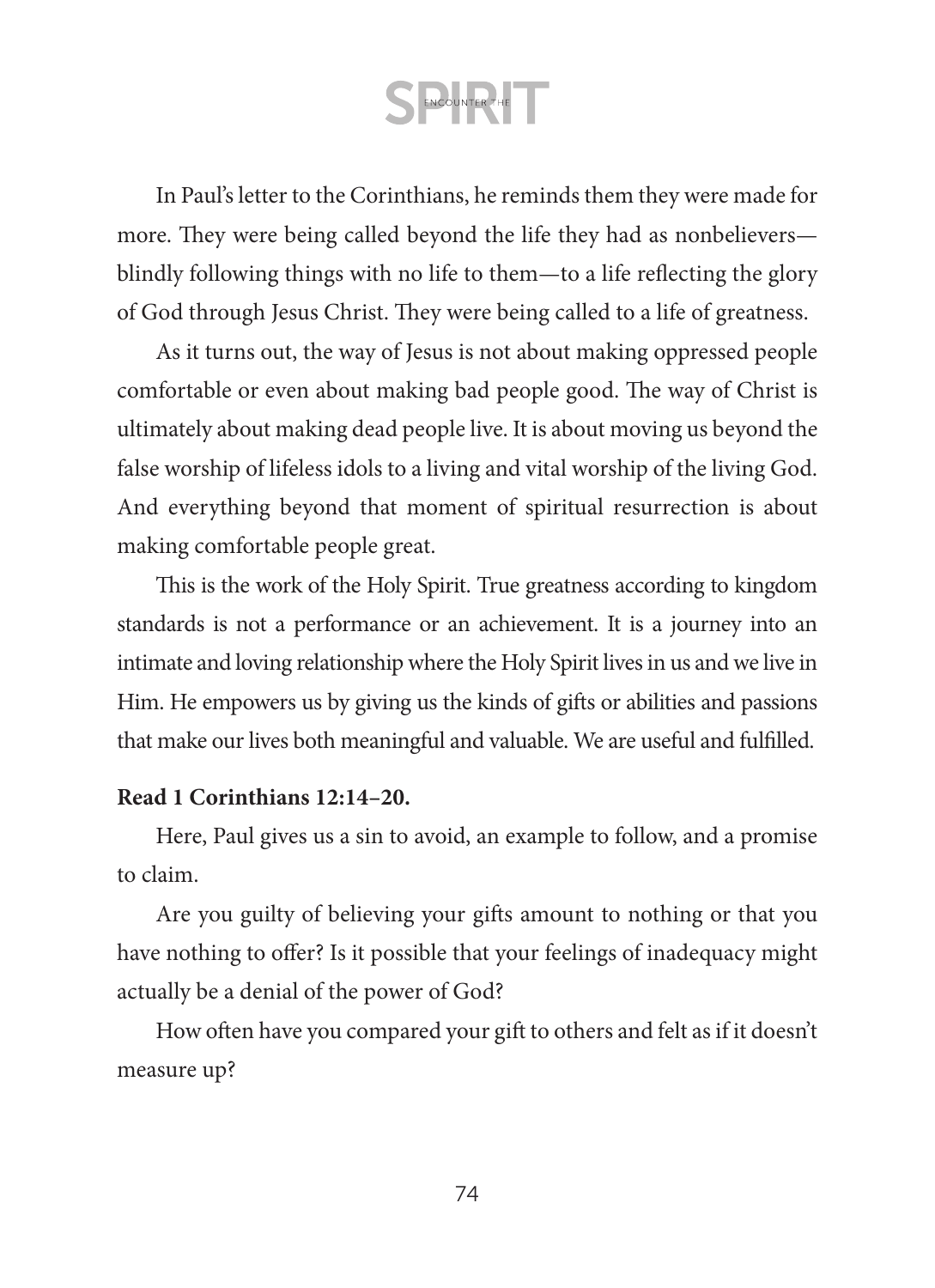A sin to avoid is thinking in these ways. When we judge our spiritual gifts inappropriately or compare our gifts with others, we deny the truths found in the Bible. We are promised gifts when we are given the Holy Spirit (and we are promised the Holy Spirit when we ask!). When we refuse the gifts, or refuse to use them, we not only hurt ourselves but others who are depending on our gifts to complete the work.

Paul further teaches us the importance of encouraging each other and building each other up for the glory of Christ. By appreciating the variety of gifts we bring, we value each person as Christ has valued them even in dying for them.

How are you letting those around you know they are important? How are you encouraging them in the body of Christ?

Finally, we have a promise to claim. According to Paul's word to the Corinthian church, God has arranged every part, so that they fit perfectly together within the body of Christ. If that's so, then what do we have to fear? He has made us in His image! He has created us for His purposes and has called us into His church to build faith, hope, and love on earth.

How are you allowing the Lord to use you for His glory? Make a list of the gifts you think you have to offer. Make another list of gifts you may not be using to their full potential.

Where has fear kept you from taking steps of faith in love?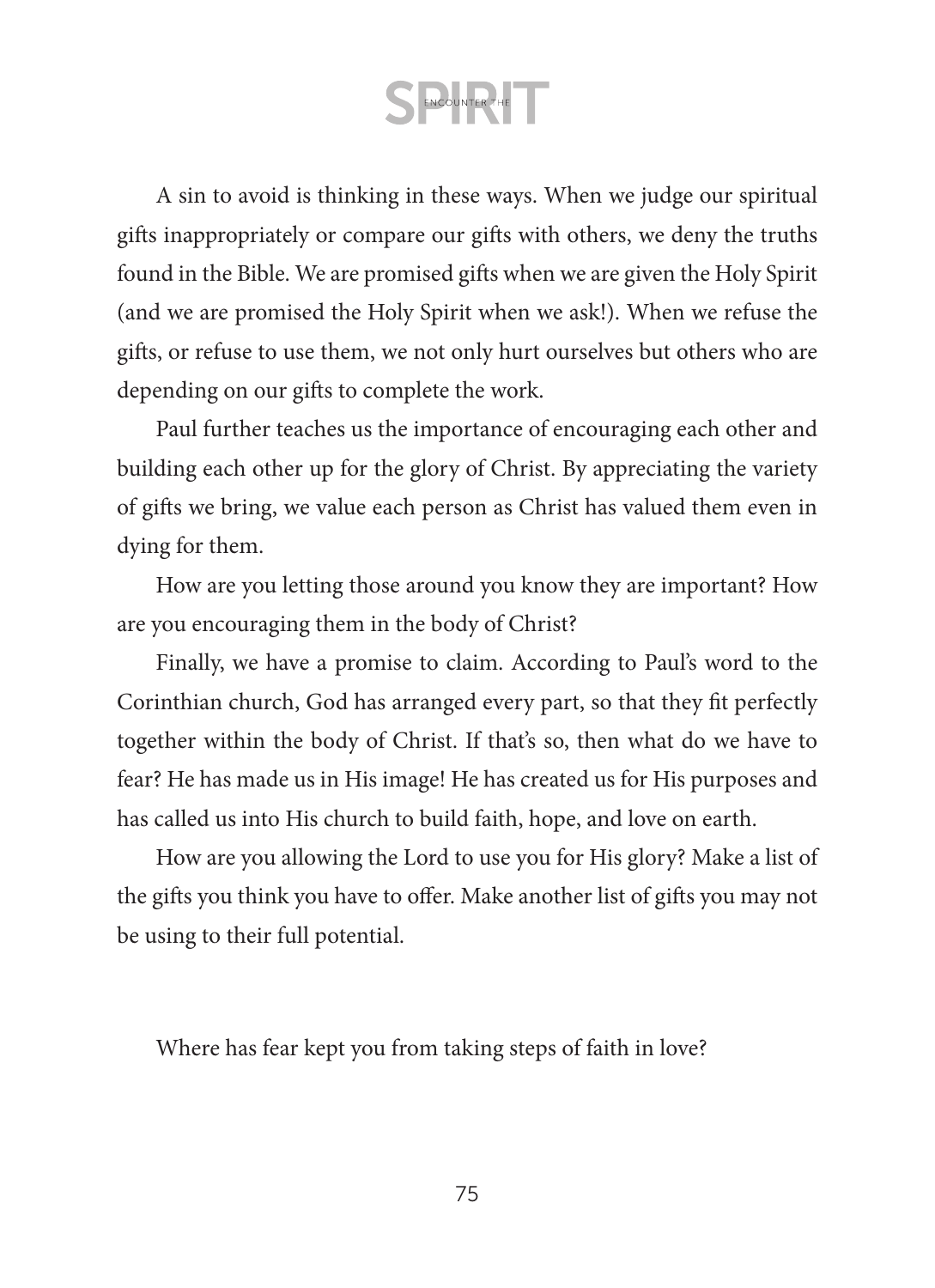How can you claim this promise and share it with others?

#### **Read 1 Corinthians 12:27–31.**

God has designed it so that we are partners in this gospel. You are the body of Christ. If it is going to occur, it will be through you. The church starves for people who will practice the gifts that heal the sick, cure disease, cast out demons, and reach the lost. We need *all* the gifts.

A friend recovering from a methamphetamine addiction is learning to take authority over her spiritual gifts. In an email conversation with me about the journey she's on since leaving prison and learning to live the Spirit-led life, she writes:

*My feelings of inadequacy stem from a place that is not of God. Sometimes I must remind myself that my purpose, though not as grand as I desire it to be, is a grand purpose, indeed. I may not be educated (yet) or qualified (yet) or have the means (yet) to do all the things I hope to do for the kingdom; however, I am educated enough, qualified enough, and have the means enough to do what I can do. And I can do my part well! There are no small jobs in the kingdom of God, and there are no big jobs either. There is only work to be done and each person is designed for their task in a unique way.*

Have you allowed the Holy Spirit to do in you and through you those things that will build His kingdom?

#### Encounter

The first step in using your gifts may be discovering what they are, or *recovering* what they are. Search online (use the phrase "spiritual gifts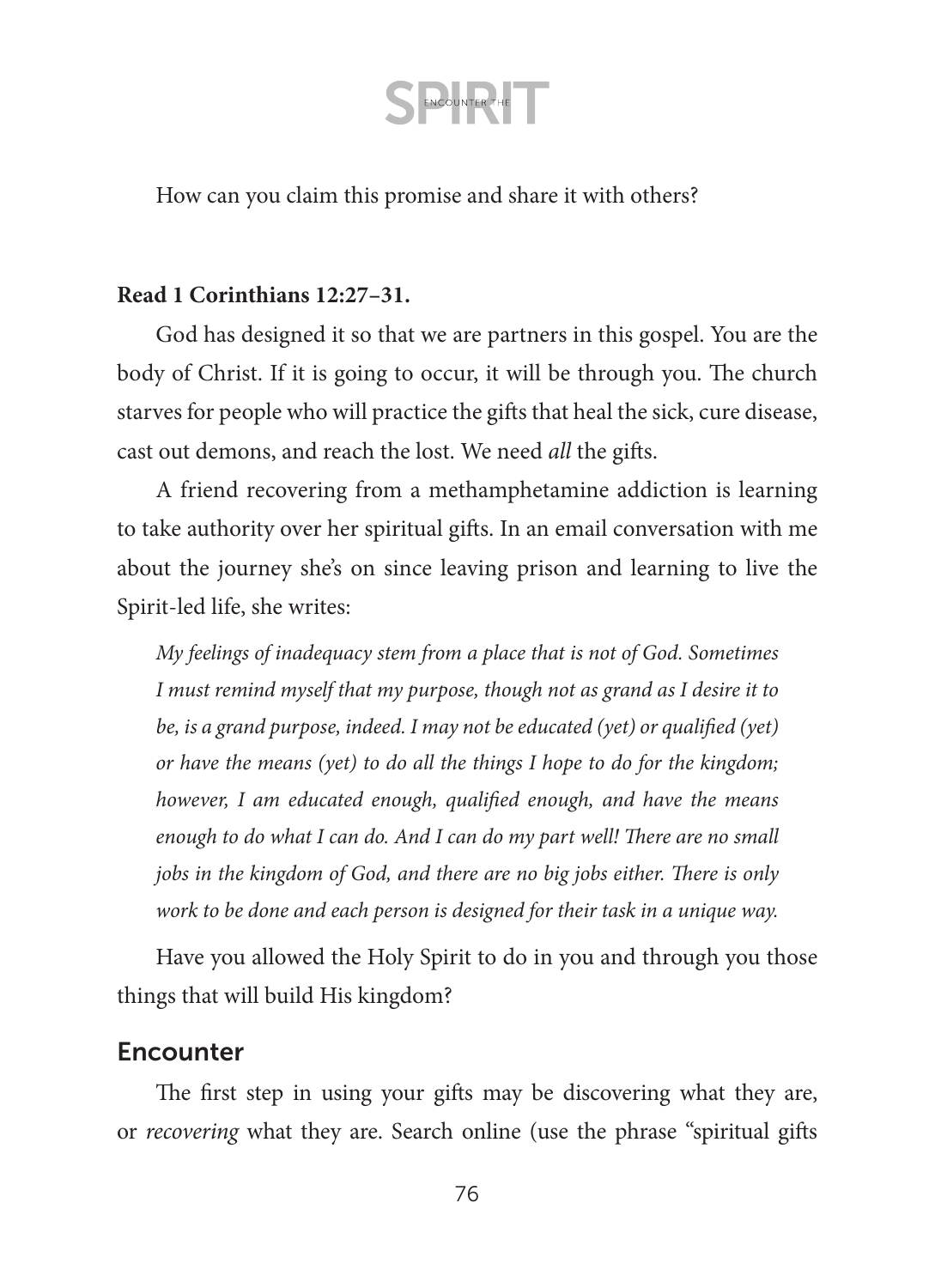inventory") to discover resources to help you uncover your spiritual gifts. You will find a wealth of options; choose one to take, or complete a couple of them and compare notes.

Do the gifts that surface in these inventories sound true to your character and passions?

As you continue to explore the gifts of the Spirit in your life, here are four steps to get you in line with God's heart for you:

- 1. Pray—Ask God to reveal what gifts He has placed in you. Surrender those gifts to Him even before you know what they are. Commit to using your gifts for His glory.
- 2. Consider—If you have served in the past, what brought you joy? What felt natural? Did serving in that way energize you? Do you look forward to serving in that role again in the future?
- 3. Ask—A trusted friend or church leader can be a great resource as you figure this out. Ask for their feedback. Where do they see you serving well?
- 4. Jump in!—Don't wait until every question has been answered. Sometimes the best way to discover is to try. Find an opportunity to serve in a short-term capacity. Look for roles that partner you with someone who can train and provide feedback on your service. If it's a fit, great! If it's not, finish your commitment and try again. God is honored by your desire and commitment to the process.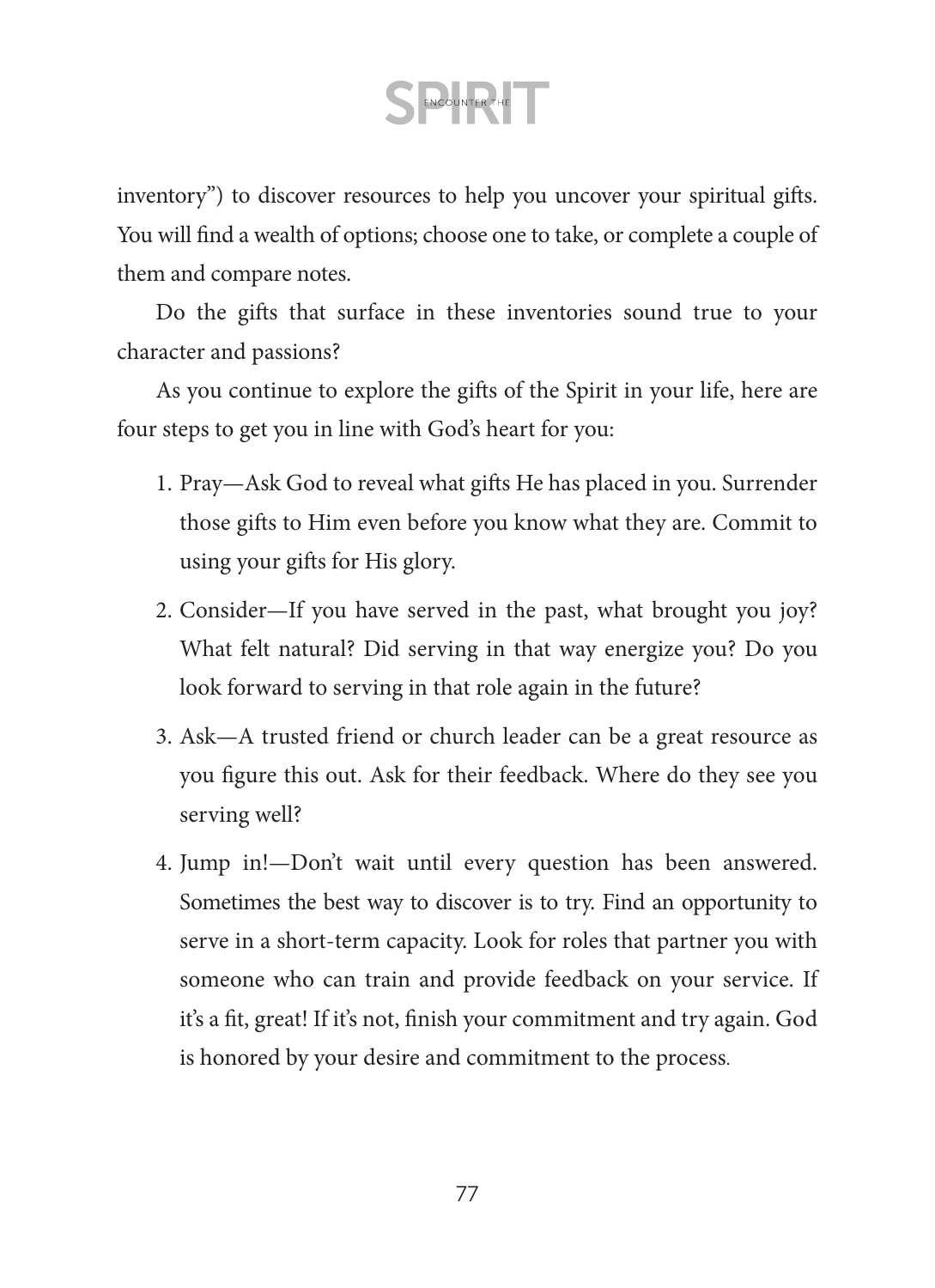### WEEK 4: EXERCISE #3

When I first met Brian, he was agnostic at best. He struggled to understand the things of God but had a hunger for serving, so we began there. Brian began to serve through the church and over time became more open to the idea of Jesus. His experience had been limited, but he was a quick learner. We had a number of conversations, and eventually, Brian gave his life to Christ and got baptized. A year later, he traveled to India with a mission team. Here is Brian's story, in his words:

*I will never again doubt God's existence. The Lord's power is indescribable, but what I can tell you is that the Lord still speaks and He still answers prayers. While I was in India I felt the Lord's presence stronger than I ever have before. People were speaking in tongues and praying boldly and I thought it was the coolest thing ever. It was consuming.* 

*A few weeks leading up to the trip I started praying to God that He would use me for His glory in a way that He wanted me to be used. That He would work through me. I said, "The door is open and only You have the key, God. I am ready for anything You want to use me for." I kept praying that a lot. The first Sunday in India, Carolyn preached on the mustard seed in Matthew 13:31–32. It says, "The kingdom of heaven is like a mustard seed, which a man took and planted in his field. Though it is the smallest of all seeds, yet when it grows, it is the largest of garden plants and becomes a tree, so that the birds come and perch in its branches." That taught me about having BOLD faith in God. That even though I am small, God can still do great works through me.*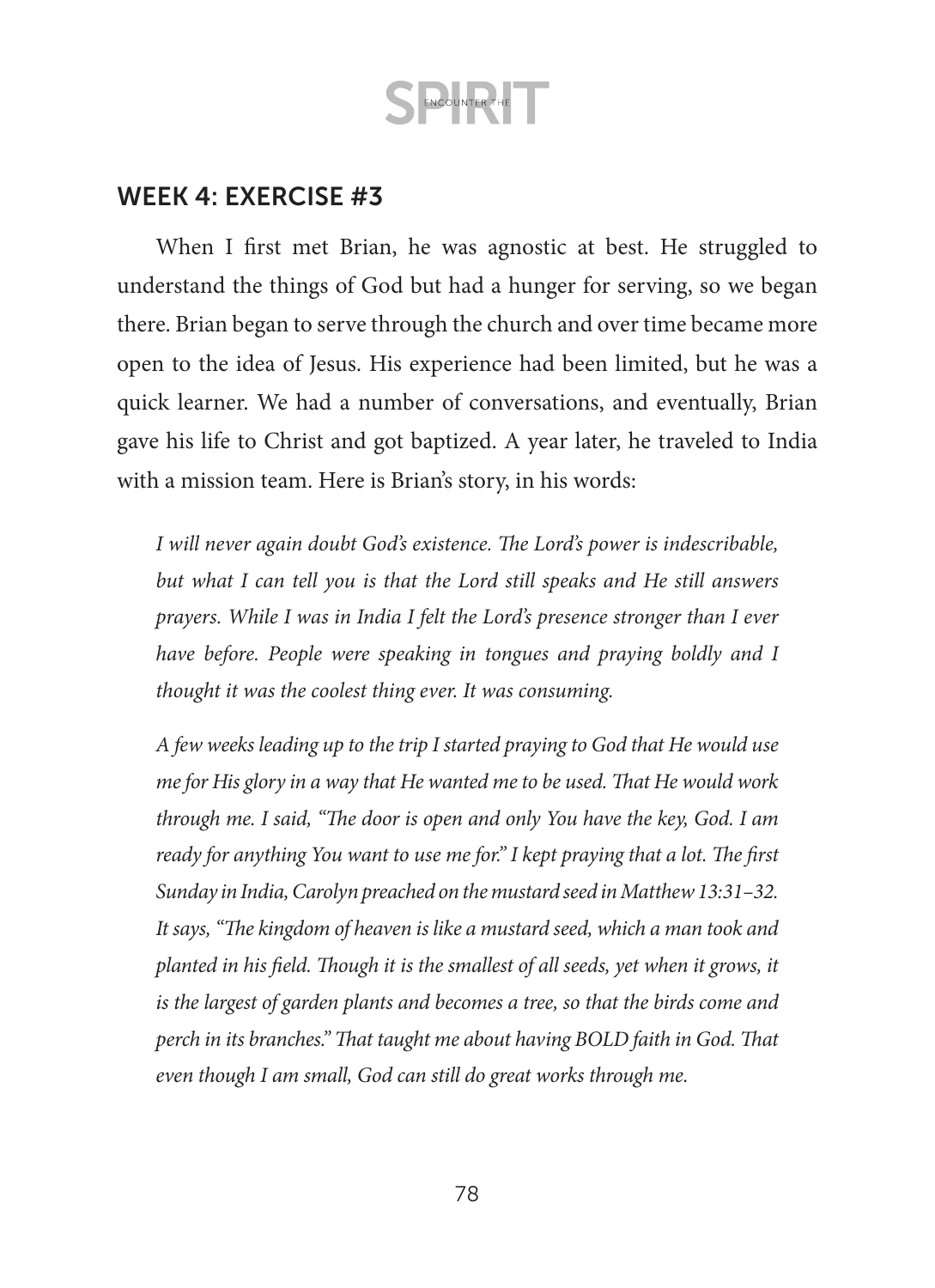*That night we had a prayer and gospel meeting and our team leader, Patti Nemazie, preached and after she preached she asked if anyone wanted prayer and if they did, to come up to us and we would pray over them. I had gotten into a group with Patti and a guy named Shawn and people started coming up to be prayed over. Even though I have never done anything like that before, I put oil on my hands and started praying over people. I didn't know what to pray for, so I started to pray boldly for things, for healing, for releasing and binding of evil spirits, and I believed what I prayed. Then a woman came up to us and Patti and Shawn started praying and I went blank. I couldn't figure out what to pray for so I squeezed the cross in my hand and the woman's shoulder I was holding, and it poured out of me, but I didn't understand what I was saying and I had no control over my own mouth. My mouth*  was moving, but I wasn't moving it, and I could hear my voice, but I wasn't *speaking, then I realized that the Holy Spirit was interceding, He was speaking through me. Then Shawn and Patti put their hands on me and Shawn said, "Now it's about to come." Then I felt an indescribable joy that brought me to tears and then to the ground. I was baptized in the Holy Spirit.* 

*God showed me that all things are possible in faith. So just have faith, even if it's a little, and Jesus can work. Just have faith and in you, God will do great things.*

Watching Brian come alive in the Spirit was such a high privilege. He preached his first sermon in India (I say "first" because I'm convinced he will preach many more over the years); he prayed with hundreds of people. It was not what he expected to do on that trip or what I expected to see, but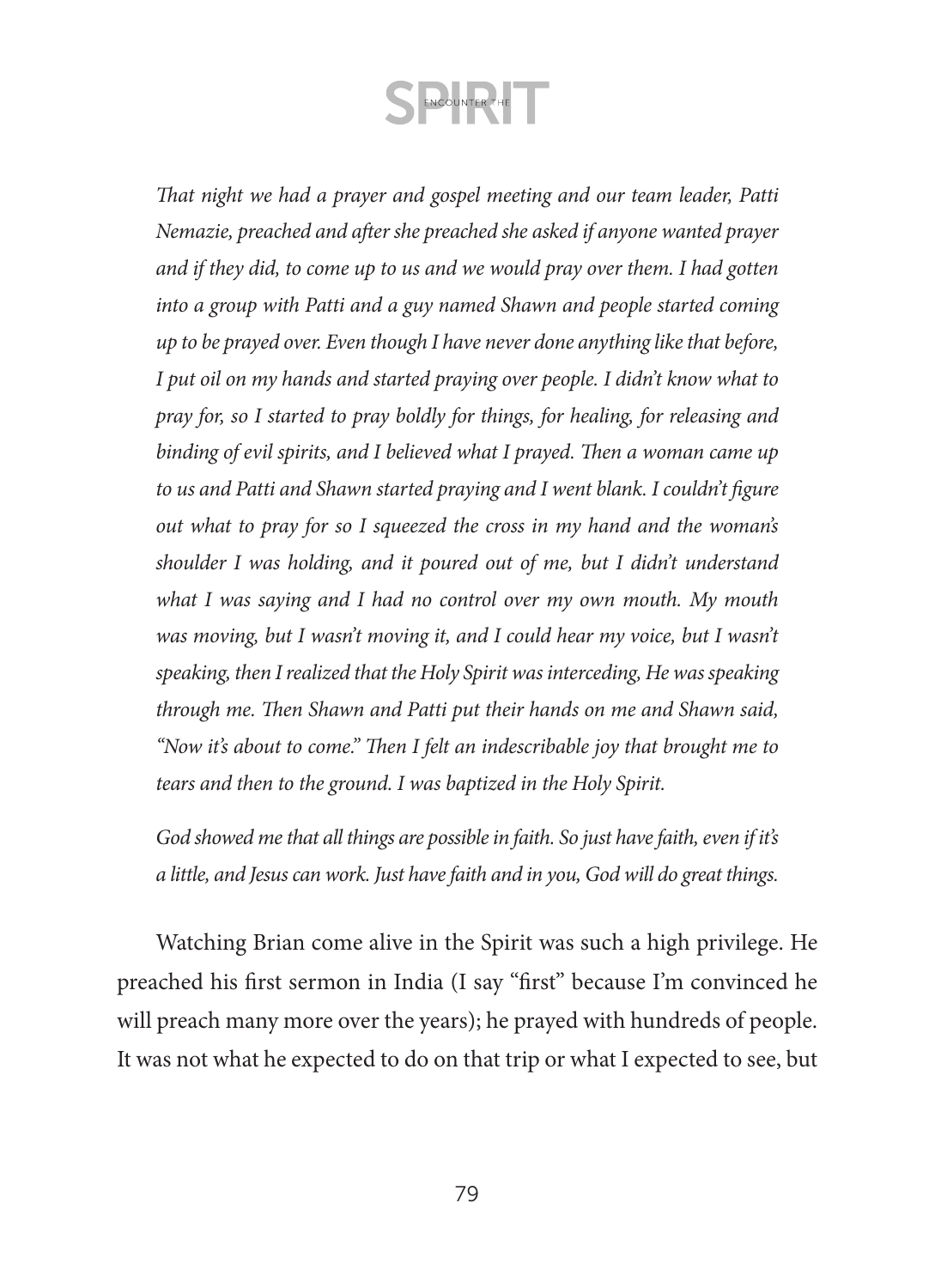I want to remind you (because I know this is moving into a sensitive area) that what Brian experienced is in line with the Word of God.

Let me say that again: *what Brian experienced is in line with the Word of God*. It may not be a usual thing in your experience, but it is a biblical thing. Look what happened to Paul the day the Spirit of Christ appeared to him. Look what happened at Pentecost!

### **Read 1 Corinthians 12:4–11.**

Underline all the gifts of God listed in this passage. How have you experienced these kinds of gifts?

Paul talks in this passage about the great variety of gifts, service, and activities. Why do you suppose he used three different words to talk about what the Holy Spirit gives us?

How would you define each of these three terms?

What makes them different from one another?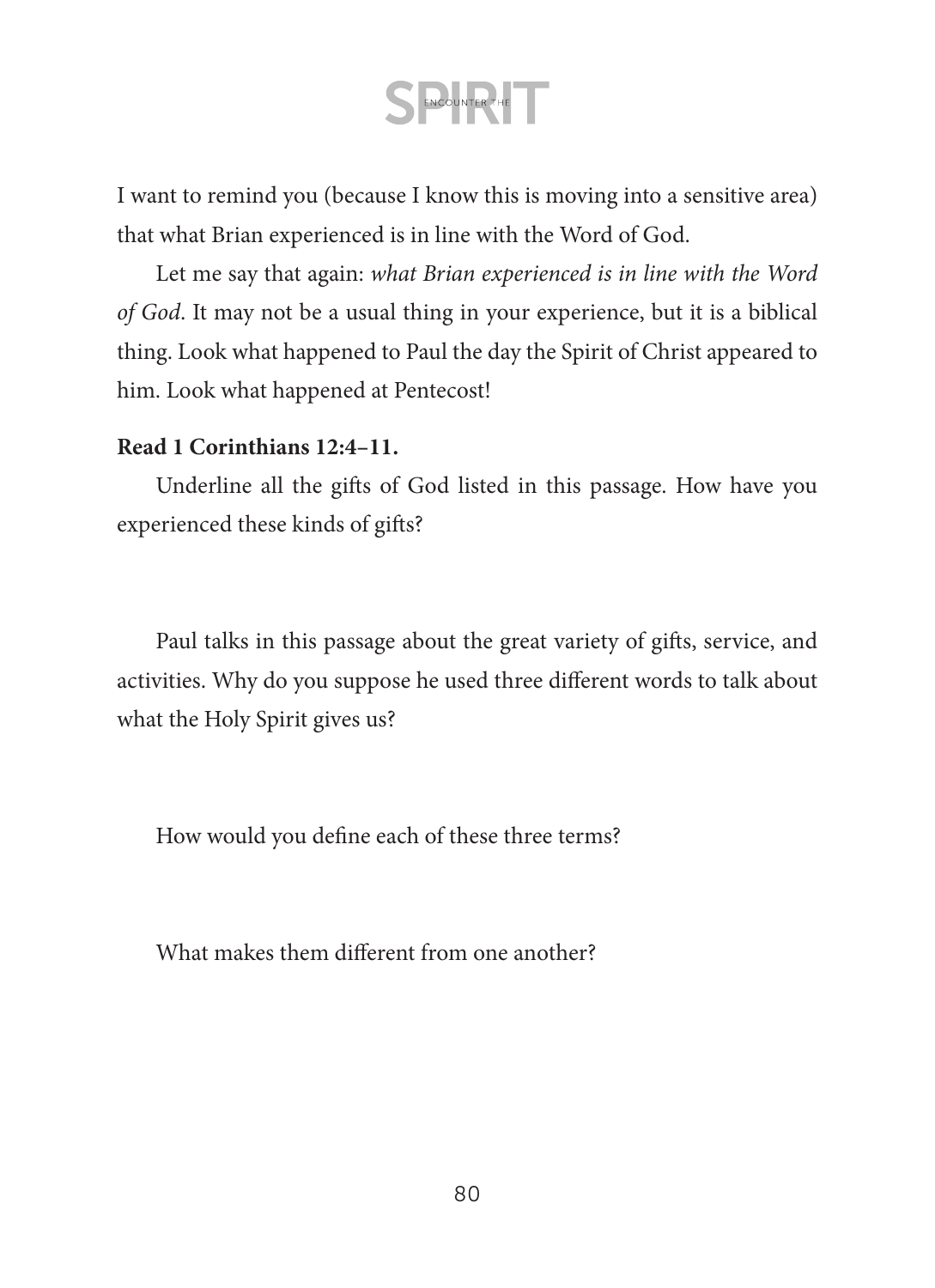In verse 7, Paul mentions the "manifestation of the Spirit." I think of manifestations as experiences designed to build faith, much like what Brian experienced in India. When these kinds of experiences show up in the Bible stories of someone having a vision or being caught up into the heavenlies or experiencing great joy or great revelation—the writer is usually talking about something occurring on the spiritual plane that activates a new level of faith. Sometimes, God may use a supernatural experience such as this to reorient a person's heart. That's what occurred with Paul on the road to Damascus; that's what manifestations accomplish. When a mature, surrendered heart receives them, they accomplish deep, spiritual things. I have learned to trust these experiences and welcome them. They build faith.

#### **Reread 1 Corinthians 12:27–31.**

Underline all the offices listed in this passage, then underline the gifts listed. Which gifts correspond with offices listed?

If manifestations are about building faith, then gifts are about building the kingdom. You'll notice that even while he has experienced them personally, Paul rarely focuses on the manifestations. In fact, sometimes he gets irritated with the communities that do. He counsels the Corinthian church to "eagerly desire the greater gifts" (1 Cor. 12:31a). The greater gifts, according to Paul, are things that build up our ability to participate in what God is doing in the world.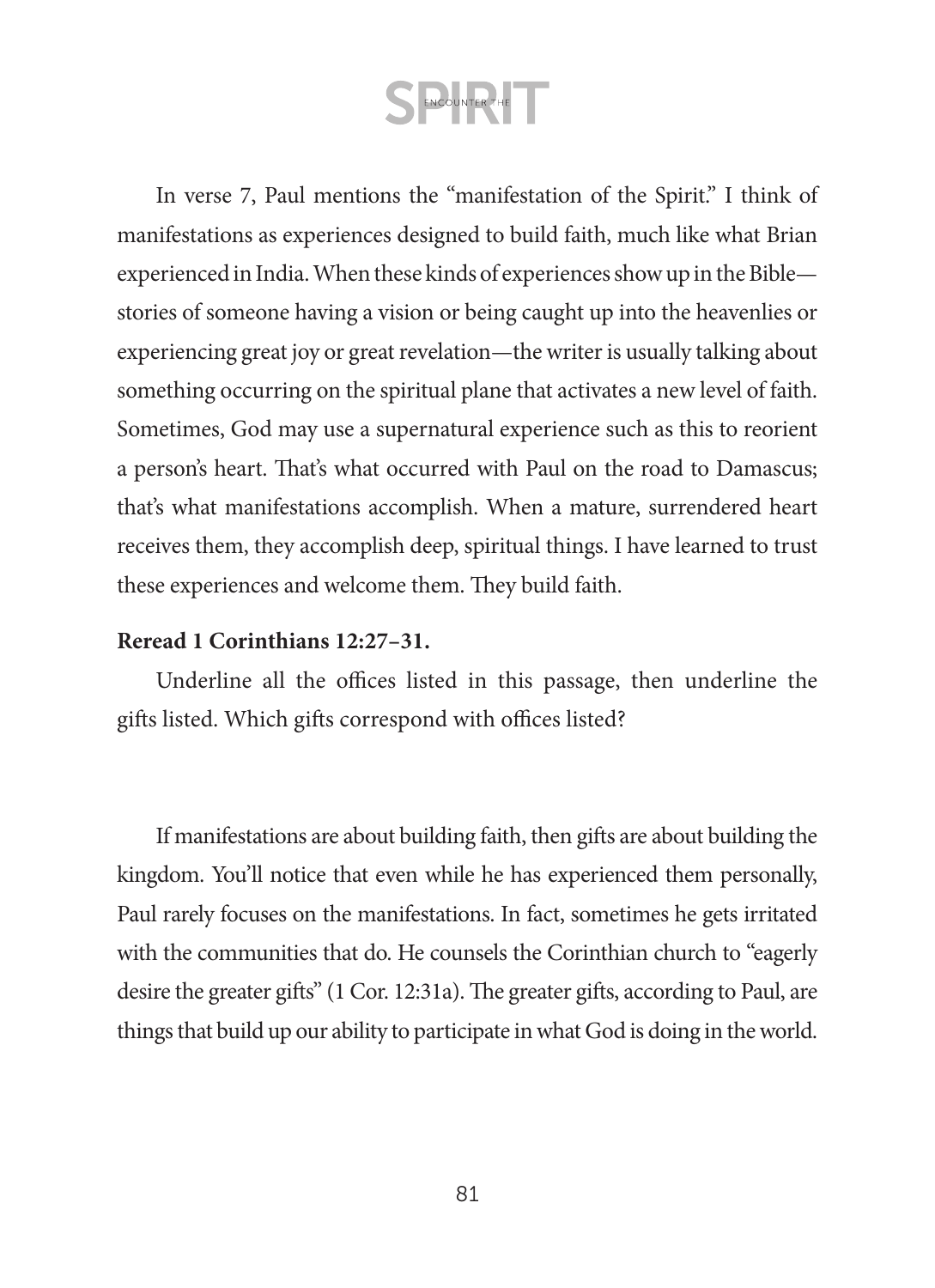The real lesson of Brian's story is that Jesus is Lord and the Holy Spirit is always at work, always inviting us to join Him. God has called each of us for a purpose and has a great plan, but to carry it out in our lives, He must be Lord.

The Holy Spirit is a dividing fire. He separates our wants from His purposes. He separates our unholy ambitions from our holy ones. So what does this mean for you? I suggest you start with Brian's prayer. In fact, you might want to write this down and put it someplace where you can begin to pray it regularly:

> *"The door is open and only You have the key, God. I am ready for anything You want to use me for."*

### Encounter

Have you experienced a manifestation of the Spirit? Describe the experience in your journal. Be sure to include the circumstances leading up to and following the event.

What benefit did the experience have in that season of your life?

If you have not experienced a manifestation of the Spirit, are you open to the possibility?

What about the possibility makes you nervous?

What makes you excited?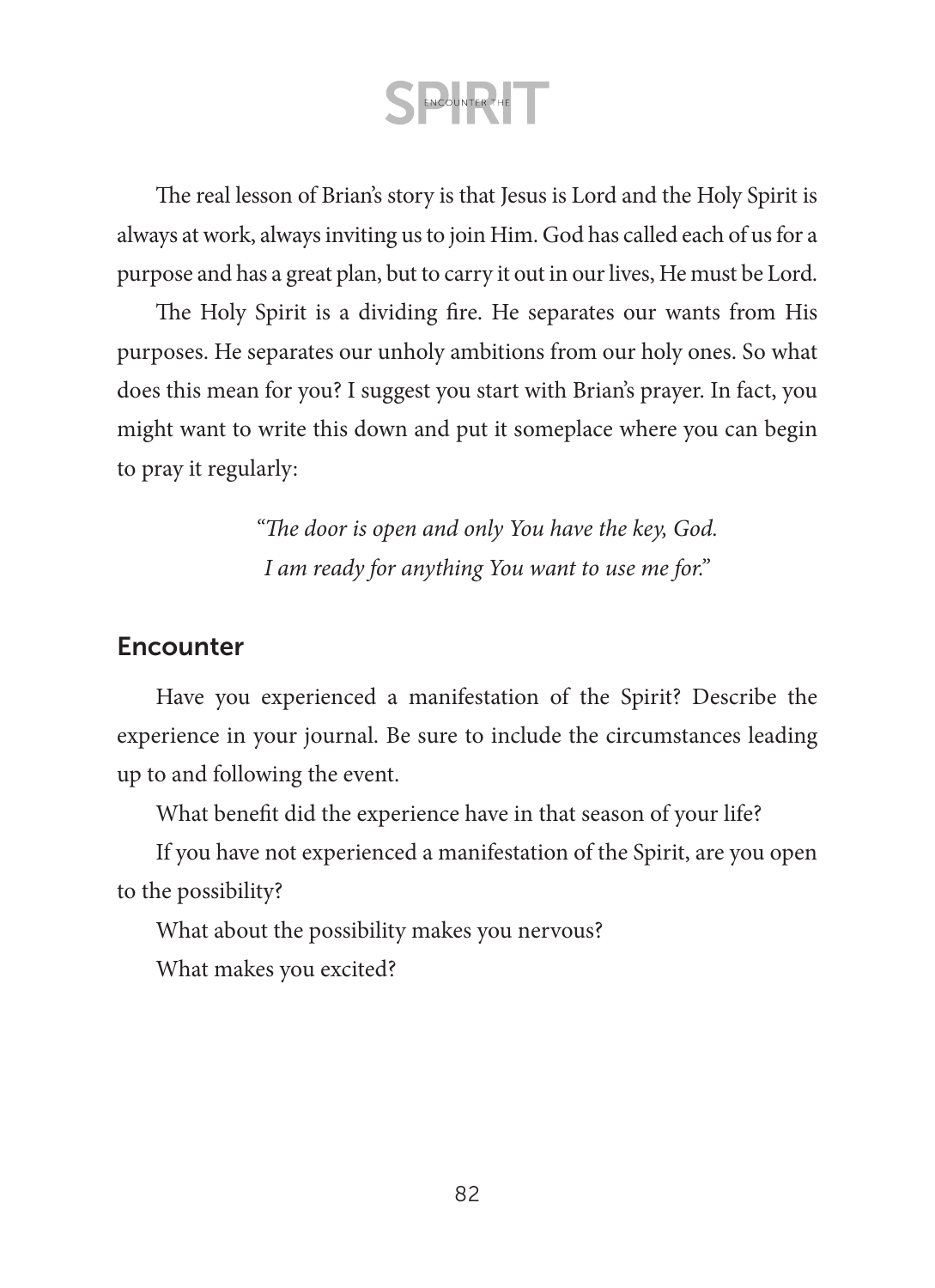### WEEK 4: EXERCISE #4

It all began in 1901, when a young woman named Agnes Ozman was listening to a sermon on the power of the Holy Spirit by a man named Charles Parham. During that worship service, Agnes began to speak in tongues. By the end of that week, three dozen of her friends were also speaking in tongues. Parham began to spread the news that the Holy Spirit was doing a new thing. He was filling people and the evidence of it came in the form of speaking in tongues. News spread quickly, and by 1906, similar spiritual outbreaks occurred in several places around the country. In a house on Azusa Street in California, a revival broke out that lasted for years.

They called this spiritual wave Pentecostalism, and today it is the fastest growing family of Christians in the world, growing at a rate of 13 million a year, or 35,000 a day. The largest church in the world is a Pentecostal church in Korea: the Yoido Full Gospel Church (with more than 800,000 members<sup>s</sup>). Two Pentecostal churches in Buenos Aires attract a combined total of 150,000 persons each week. The Pentecostal tradition offers a spirit of joy and freedom in worship rooted in the gifts and manifestations of the Spirit.

The central call of Pentecostalism is to *be filled* or baptized with the Holy Spirit because it is the power of the Holy Spirit that binds us to Jesus. My tradition agrees. In fact, Pentecostalism has its roots in Methodism. Pentecostals took John Wesley's understanding of sanctification (growth in Christ through the power of the Holy Spirit) and made that the cornerstone of their theology. For Wesley, to be sanctified meant a continuing desire, after salvation, to grow deeper and deeper into the life of Christ.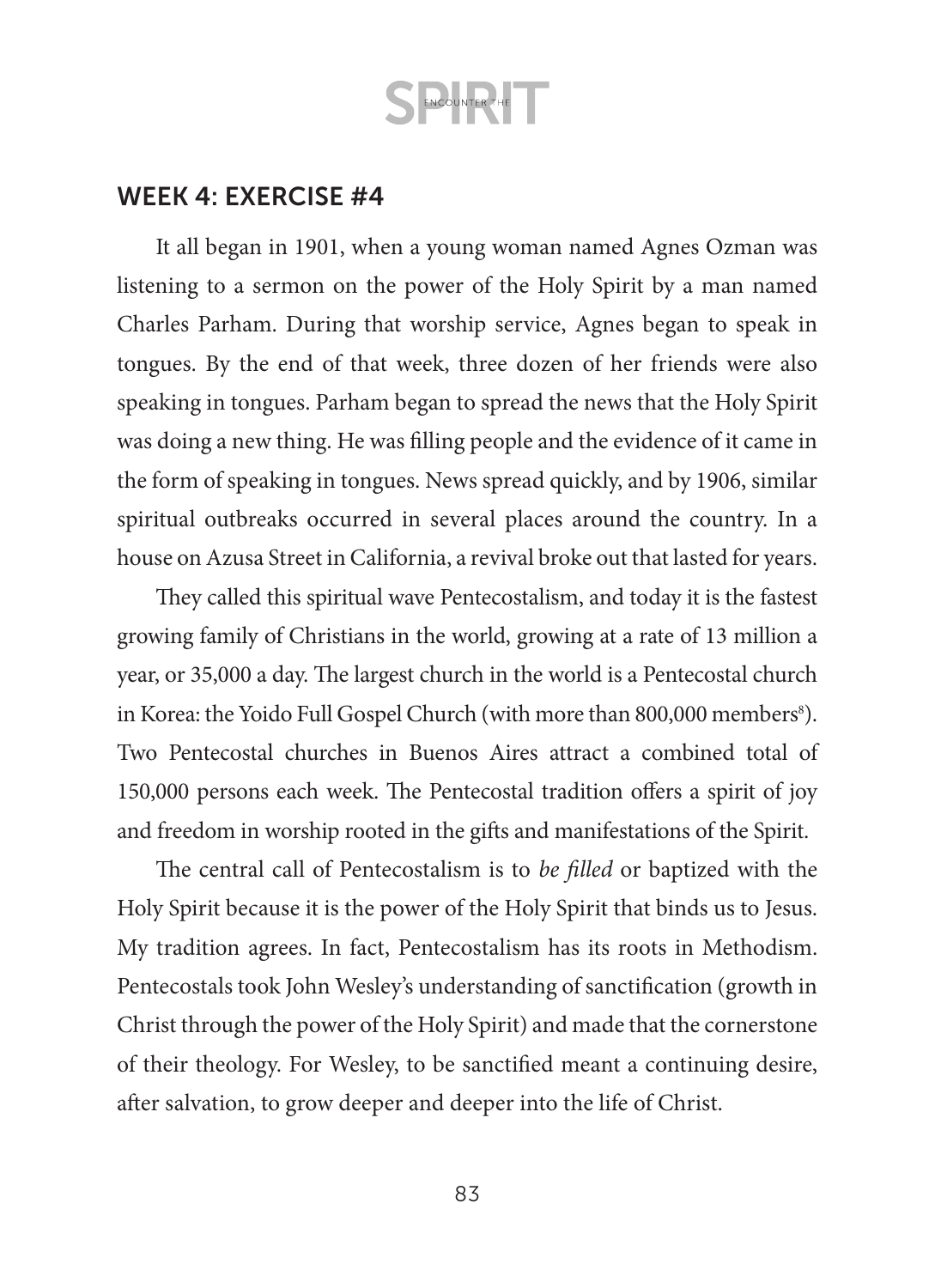Pentecostals depart from Methodists on the point of what reveals the presence of the Holy Spirit in a life. Pentecostals might say the mark of the Holy Spirit is the initial sign of speaking in tongues. A Methodist might say that the mark of the Holy Spirit in a life is a desire to share faith in Christ because of a supernatural love for the Savior and His people.

#### **Reread 1 Corinthians 12:21–26. Then read 1 Corinthians 13.**

Memorize this scripture: "God has so composed the body, giving greater honor to the part that lacked it, that there may be no division in the body, but that the members may have the same care for one another" (1 Cor. 12:24b–25 esv).

Now, state this sentence in your own words.

Using the descriptive words in 1 Corinthians 13, make some notes about how we can use love to build unity in the body (for example, "I build unity when I am patient with someone who cuts me off in the middle of a conversation").

Paul teaches us two critical attitudes here. He teaches us to honor every part of the body, especially those parts that may seem less significant. How does your church reflect this attitude? How does your church honor those who clean, cook, fold bulletins, fill communion cups?

Then he teaches us the attitude of unity. A desire for unity is an effect of the Spirit-filled life. It occurs as we honor one another deeply. In very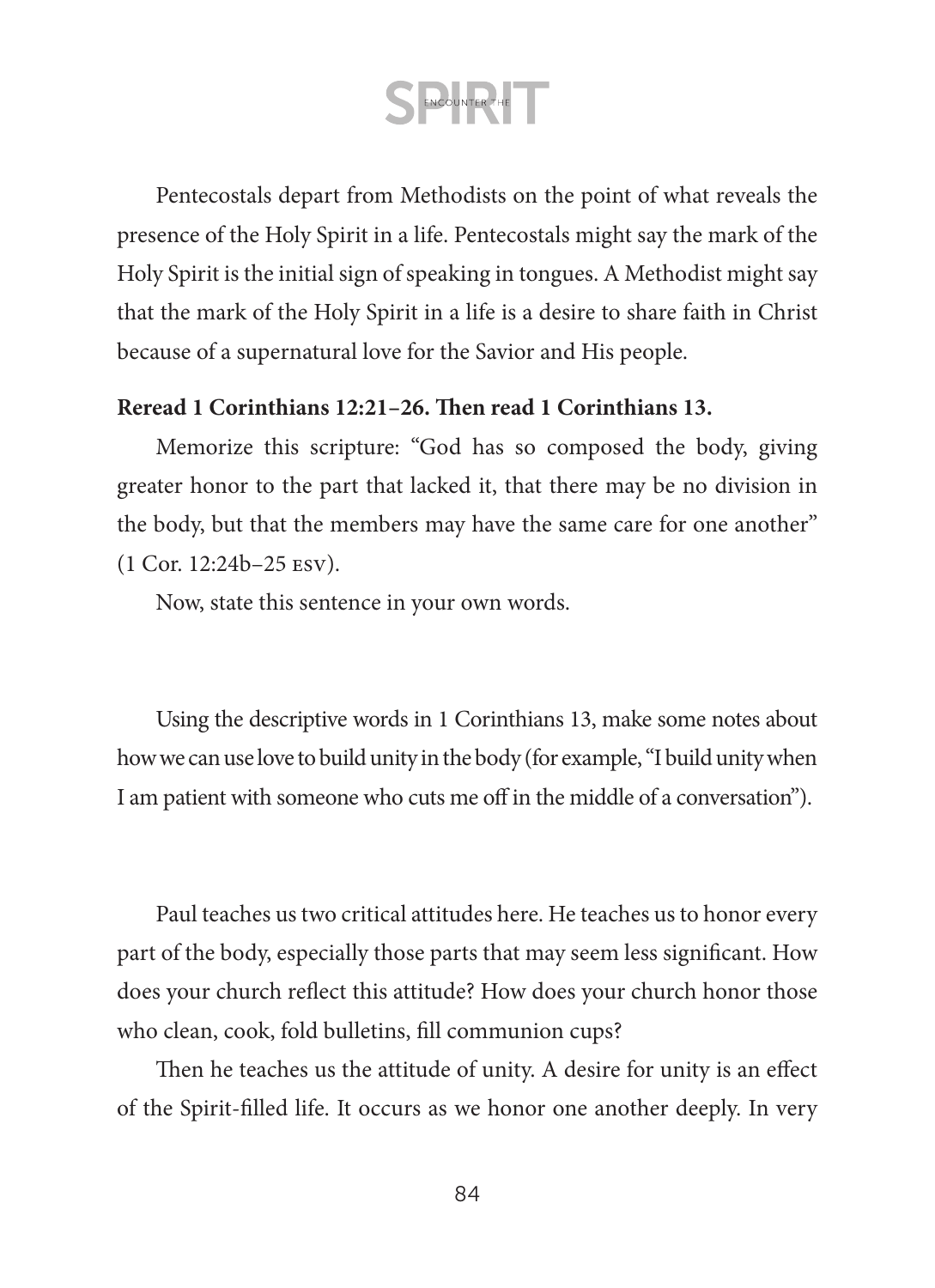practical ways, it is only accomplished as the Spirit empowers us, giving us a supernatural ability to love even those who are difficult to love.

Maybe this is why Paul begins his famous love passage with these three words: Love is patient! Only as we are empowered by the Spirit can we love those who are wounded, who try our patience. No wonder we need the Holy Spirit in our lives! How else could we accomplish unity in the body? Only by the power of the Spirit are we not offended by those with sharpedged personalities. Only by the power of the Spirit are we driven instead to share the love of Christ with the "least of these." Only by the power of the Spirit can we become so filled with compassion that all we really want is the other person's joy.

For the Spirit-filled Christian, this is what it means to be fruitful. It is not so much about interesting manifestations (though they can be faithinspiring) as it is about obediently practicing a love that works itself out daily in acts of witness and compassion.

If you want to learn to worship God in freedom, if you want to be released to joyfully love even the unlovable people in your life, ask God to give you everything He has for you. Ask Him to fill you with His Holy Spirit.

Where in your church is a Spirit-empowered ability to love being manifested in ways that honor and bring glory to Christ?

If the mark of the Spirit-filled life is a supernatural ability to love, can you confidently say you have been filled with the Spirit? If so, what fruit are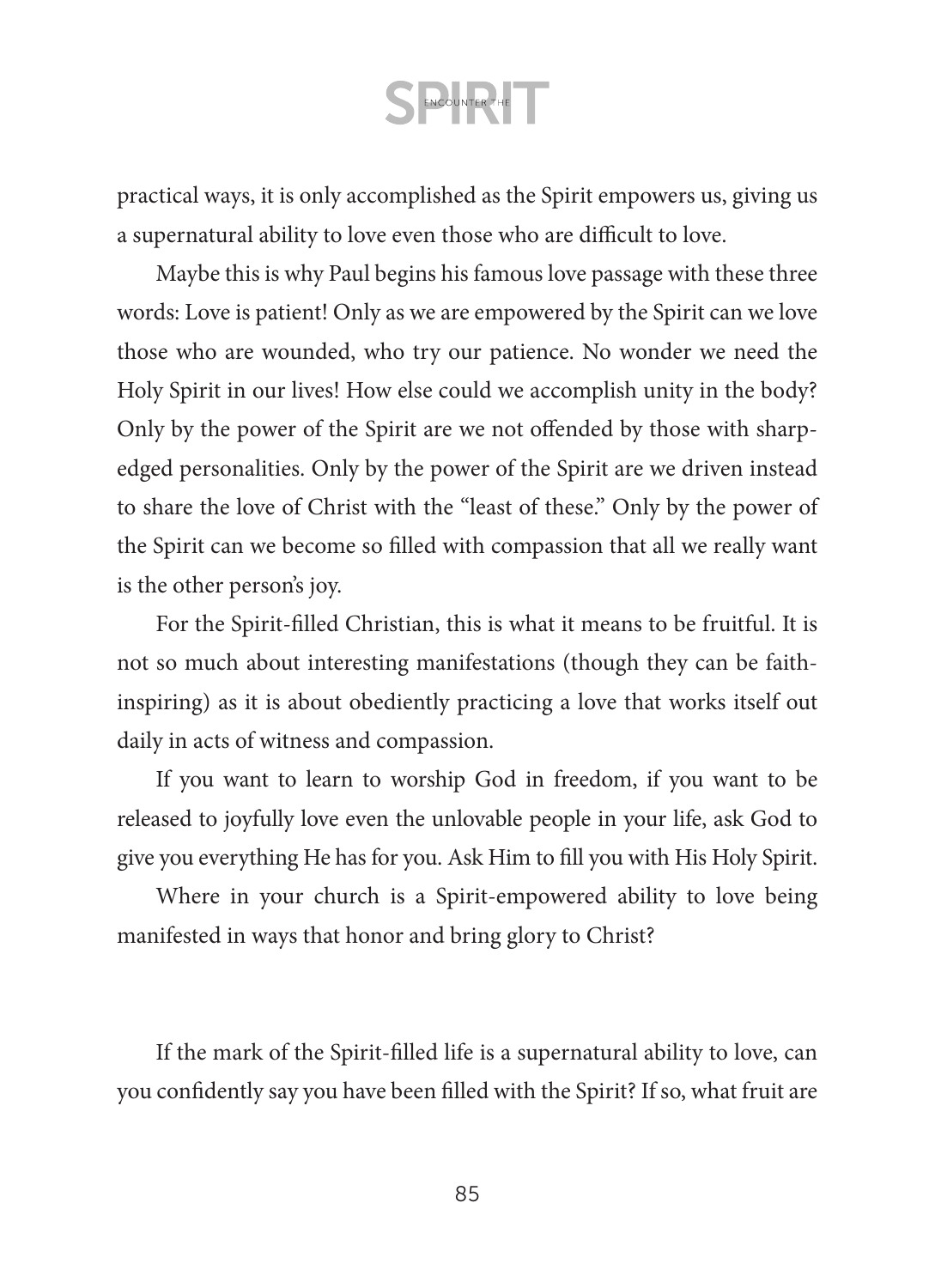you bearing? If not, will you pause now and pray for the filling of the Holy Spirit, with a sign of love to accompany His presence?

### **Encounter**

If the conversation about love and unity has got you thinking about a really challenging relationship, I have good news for you! That's where the power of the Holy Spirit truly shines. The transformation can begin when you turn, "This relationship will never be reconciled" into, "Only through the power of the Holy Spirit can this relationship be reconciled." Try this prayer encounter to begin experiencing a breakthrough:

In your journal, write the initials of someone with whom you have a challenging relationship.

In this moment, with that relationship before you, you have an opportunity to encounter the Spirit. Most likely, He will not expect you to solve anything or give up anything right now. He is only asking you to be present and open.

Ask the Spirit to speak to you, and begin to write the things you are hearing about that person, yourself, and the relationship.

Pray to be made ready to let the Spirit begin working in that relationship. You are not praying for answers; you are simply praying for the Spirit to make you open and ready.

Ask yourself: What attitudes might I have to surrender in order for this relationship to be made whole? Make notes in your journal.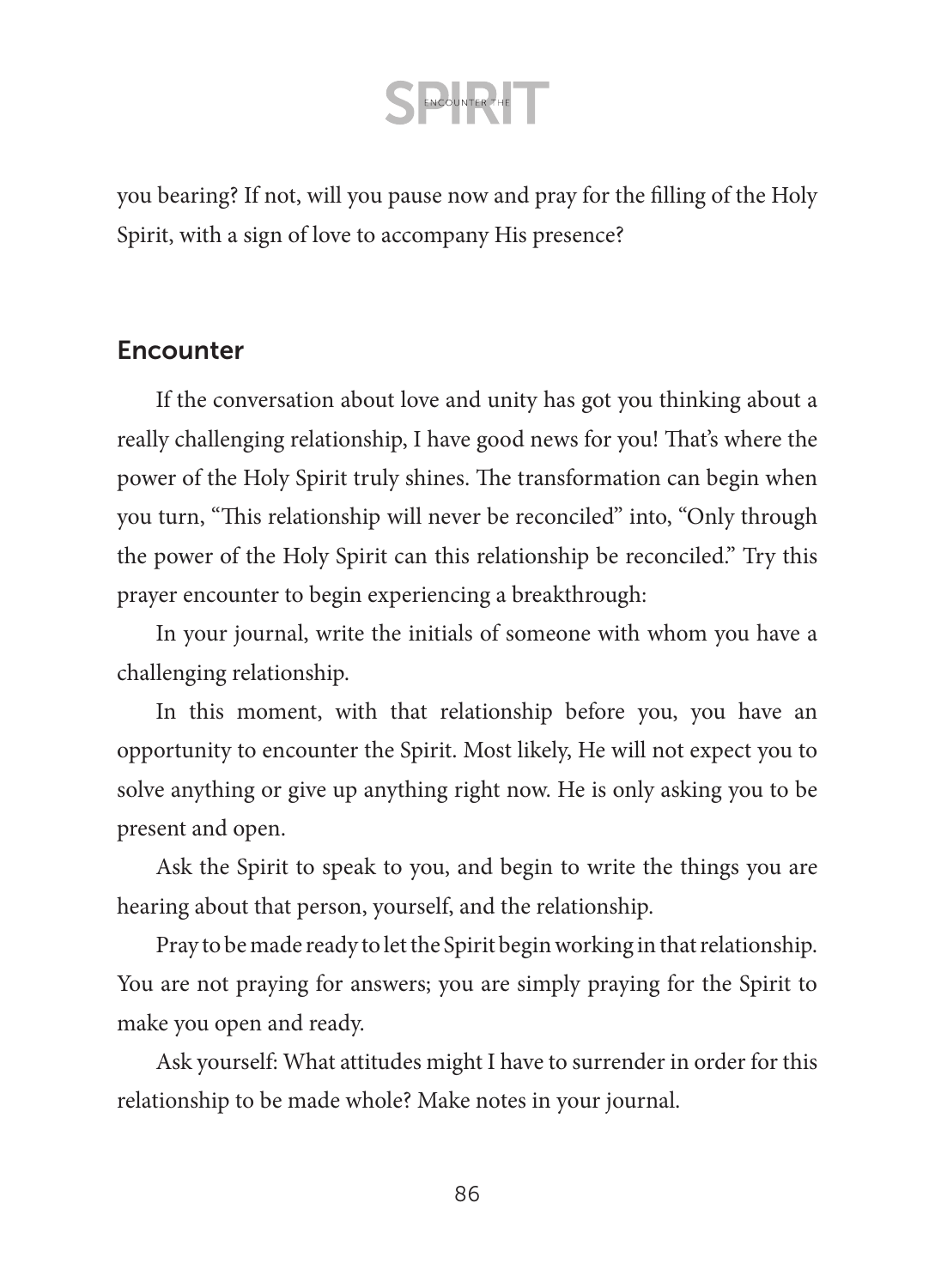

End this time of prayer by saying, "*Lord, I ask You only for Your very best for this person, for me, and for our relationship. In Jesus' name. Amen."*

Repeat this process for several days. As God reveals the next step, be obedient.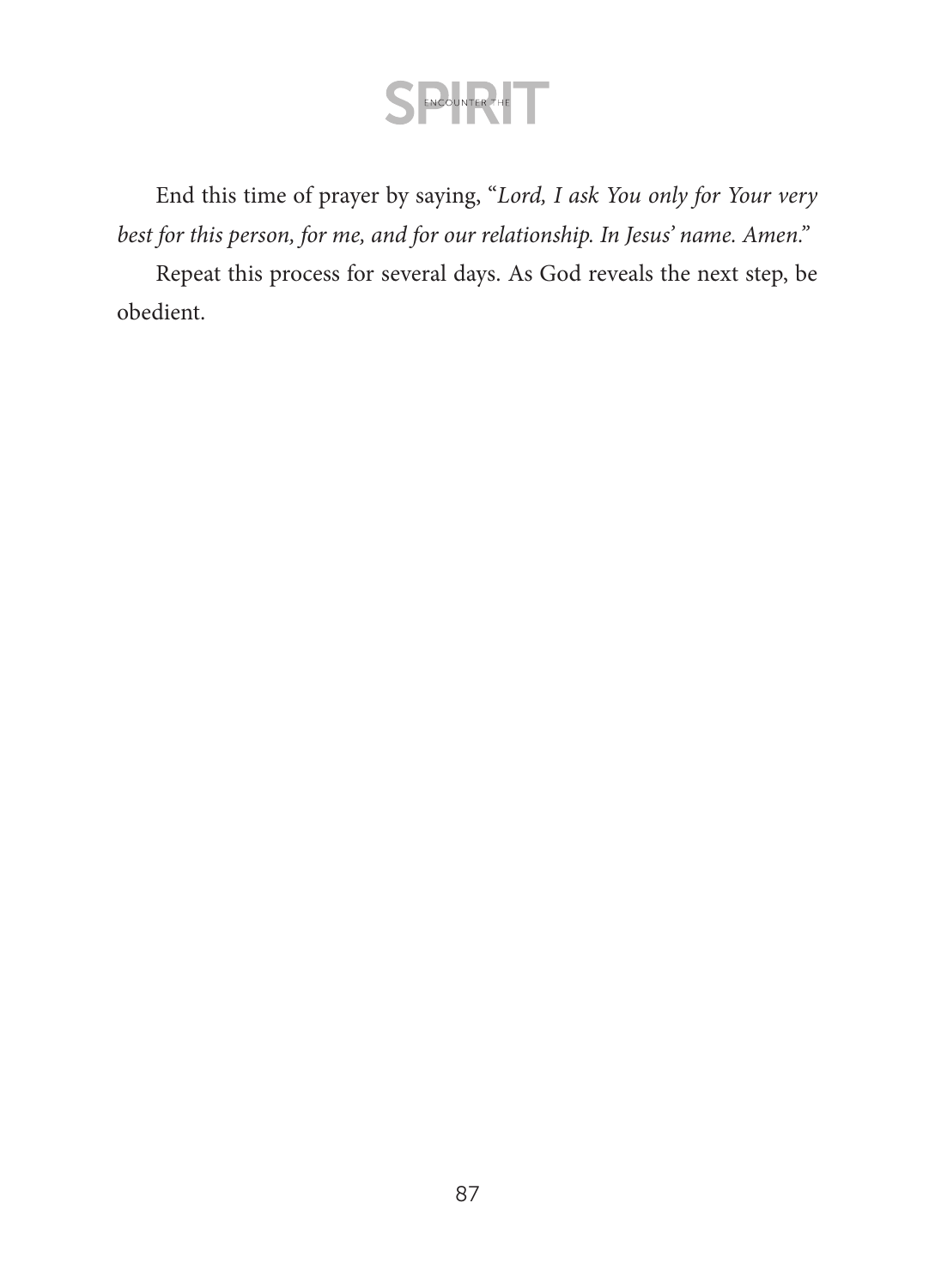S ENCOUNTER THE

### WEEK 4: EXERCISE #5

The mark of the Holy Spirit is a supernatural ability to love.

#### **Read Galatians 5:14–15, then Galatians 5:22–26.**

Paul taught the Galatians to "walk by the Spirit" (Gal. 5:16)*.* Then he goes on in verses 22 and 23 to describe what the Spirit-led life looks like. What is the first word in this list? Love!

Knowing what Paul has already said about love to the Corinthians, we know love is not only one among a bunch of traits of this Spirit-led life. In his first letter to the Corinthians, he called love "the most excellent way" (1 Cor. 12: 31). Love is the headwaters, the place where the river starts. Spirit-led joy, peace, patience, kindness, goodness, faithfulness, gentleness, and self-control flow out of a loving center. All those things flow from a heart filled with love. And our ability to love is not self-generated or selftaught. It comes from the Holy Spirit.

#### **Read Acts 9:1–22.**

This is the story of Paul's conversion to Christ.

How do you characterize Saul/Paul as he is described in the first few verses of chapter 9?

In your Bible, mark the major transition points in the story.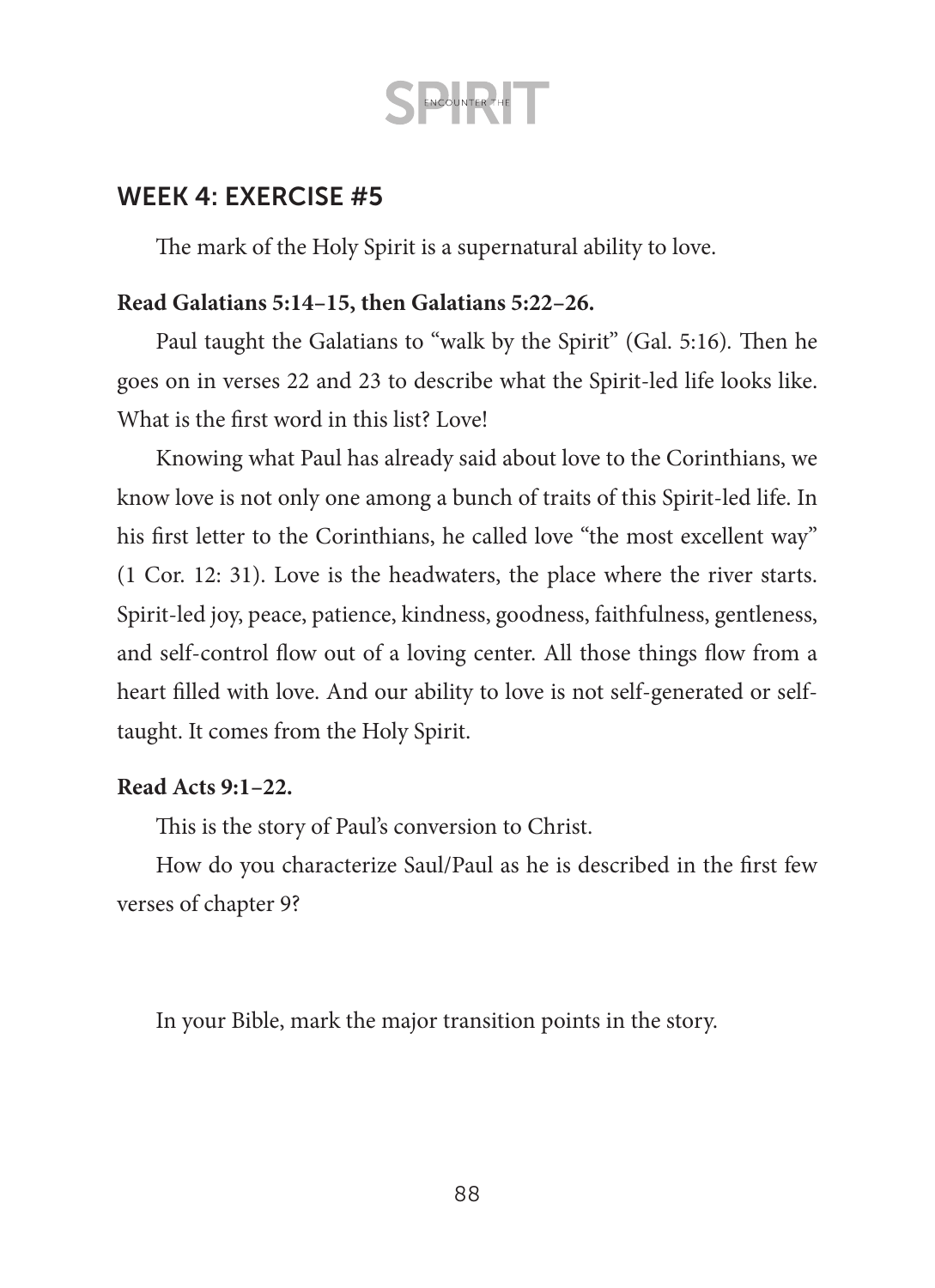Be reminded of the transitions mentioned in the video teaching:

- from Saul to Paul<sup>9</sup>
- from one worldview to another
- from anger and hatred to love
- from spiritual blindness to physical blindness
- from spiritual blindness to spiritual enlightenment

What other significant points do you find in Paul's story? Who are the people who help him along the way? What are the prevalent emotions or moods in this story?

How do you describe, in your own words, what occurs in Paul's life?

Are there transitions in Paul's life to which you can relate? What spiritual transitions can you mark in your own journey?

The great transformation in Paul occurs at the heart level. His worldview changes from one where the value is being *right* to one where the value is *being* right. Do you hear the difference? When he is filled with the Holy Spirit, scales fall from Paul's eyes, and suddenly he gets it that life is not a scorecard; it is a dance card!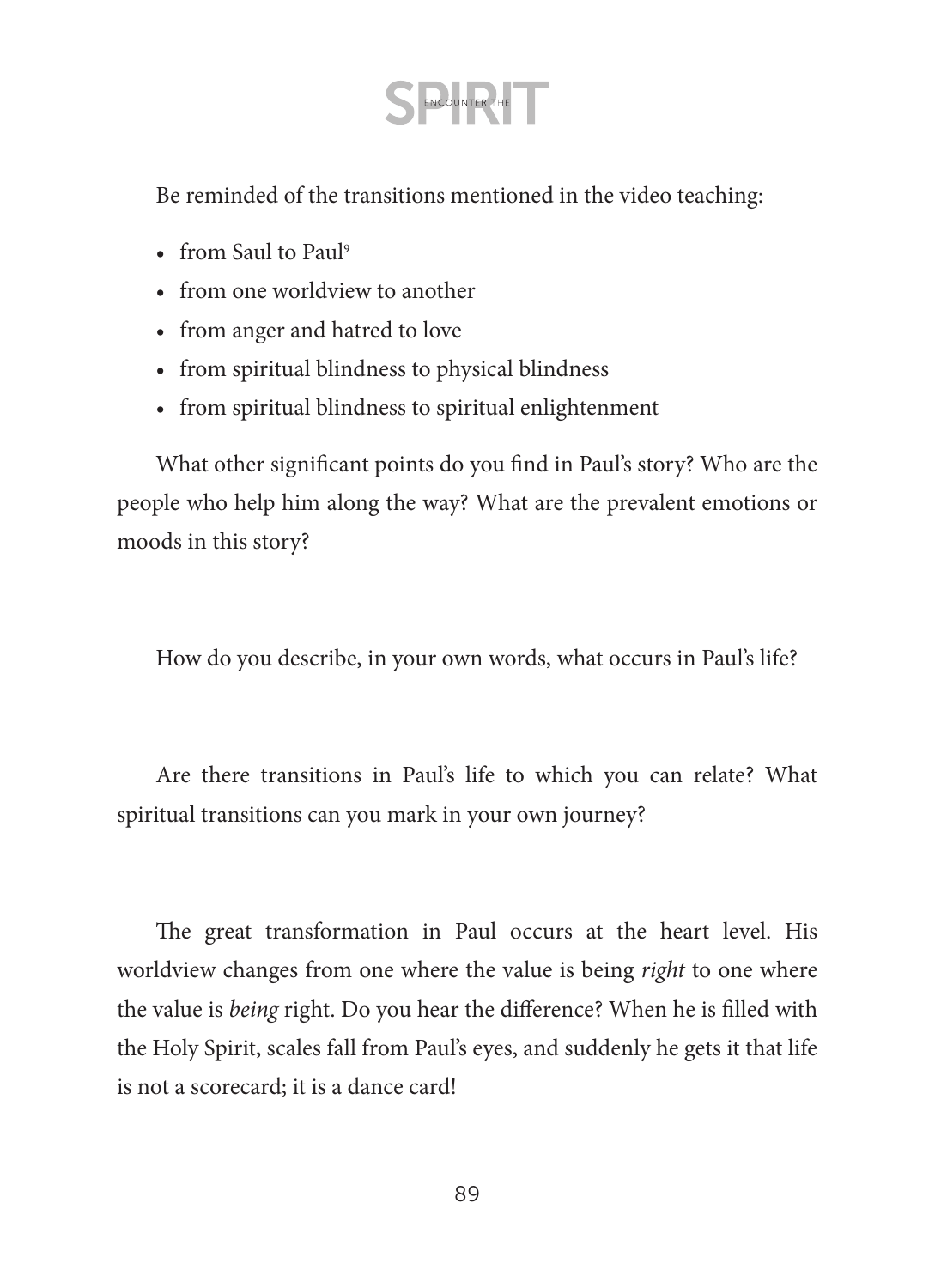### **Read Acts 9:23–30.**

Note what happens to Paul's relationships in this passage.

What dynamic does he face as he moves within the world of the Jews or within the world of the disciples?

Paul learned what many of us discover when we encounter significant spiritual transformation. Sometimes, when we make big changes, it takes a while for the folks around us to get used to the new you.

How did Paul navigate this season?

What was Barnabas' role in Paul's early walk with Christ?

What might have been different if Barnabas hadn't been there with Paul?

What would be the advantage of pairing a mentor with a new believer?

- for the new believer?
- for the mentor?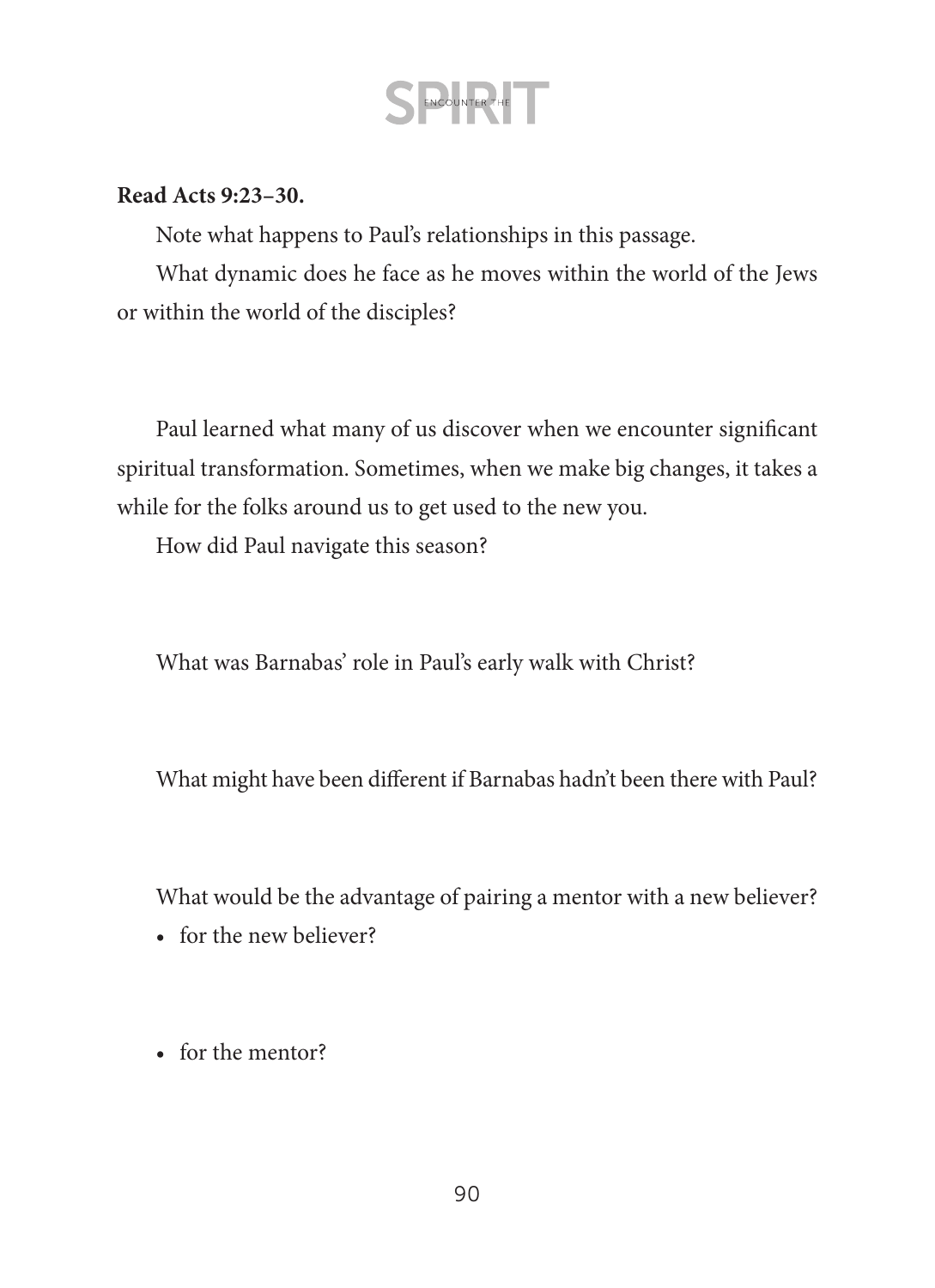#### **Read 2 Kings 4:8–37.**

This is the story shared in the video teaching of the Shunammite woman who gave a room to Elisha the prophet. Every time he passed through her town, she extended hospitality to him. In return, Elisha sought the Lord on her behalf, asking God to bless her with a child.

The Shunammite woman's husband was old. She'd long ago lost hope of having a son and didn't want those hopes resurrected now. Nonetheless, the man of God prayed, and she became pregnant and bore a son. The rest of the story describes her grief when the child dies, as well as Elisha's response to the situation.

Describe in your own words the three responses of Elisha. What is the difference between each?

What does Elisha seem to learn from this experience? What do you learn from his experience?

Do you see a connection between the two stories of Elisha and Paul?

Elisha's miracle only occurred when he laid his own life next to the boy's. Paul's entry into ministry came about when Barnabas set his own life next to Paul's. Paul was ineffective until Barnabas came alongside him, stood up for him, and walked with him into this new life.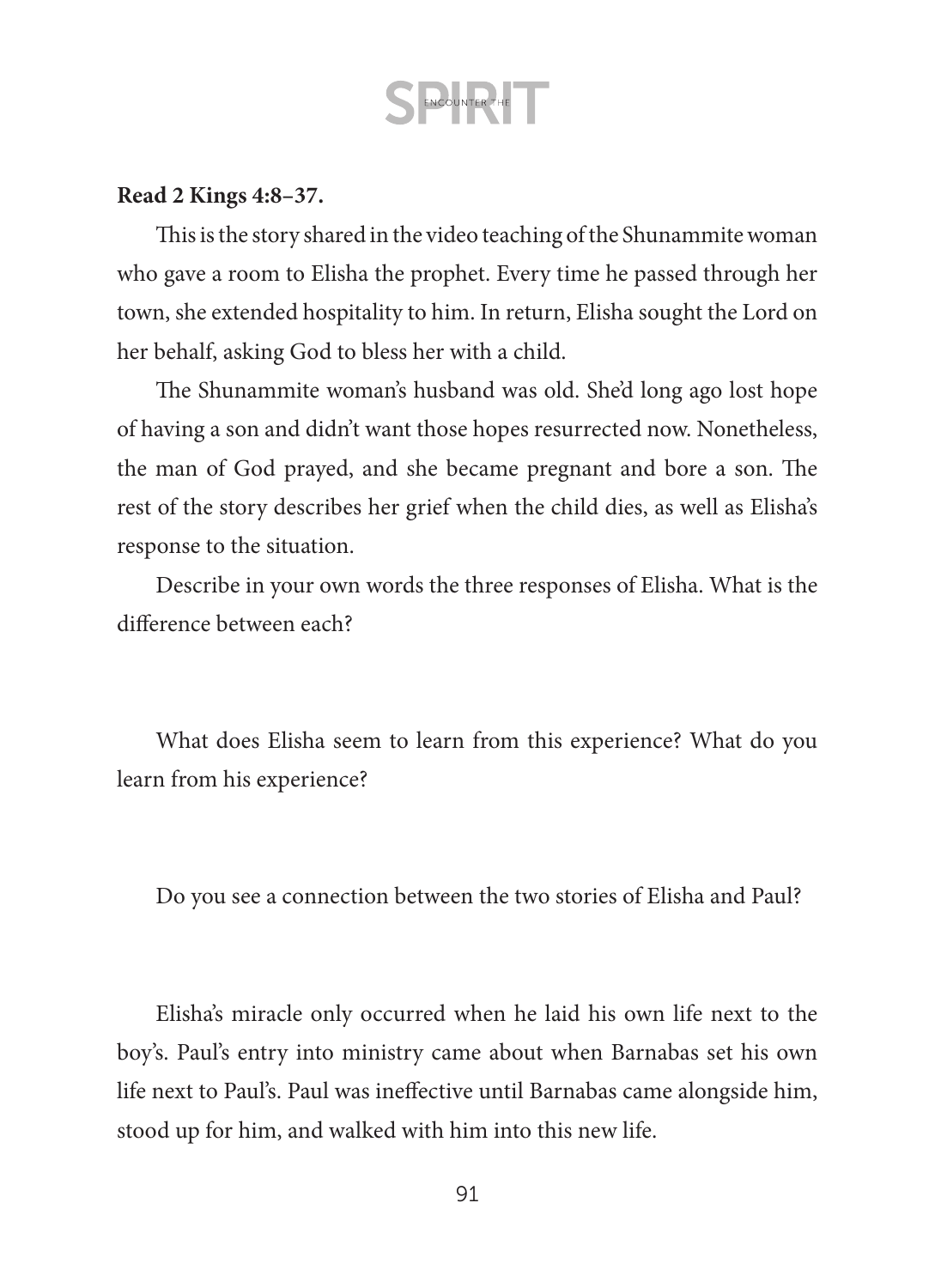This is what it means to do discipleship in the Spirit. It doesn't occur through prepackaged material that leaves a newly filled person at home alone, wondering how to make this work in real life. For us who follow Jesus, who are filled with the Spirit and lead others into this life, it is eyes to eyes, hands to hands, voice to voice. It means being Elisha to someone who is coming into life from death. It means being Barnabas to someone navigating new relationships.

It happens as we genuinely love one another. And *that* can only occur in the power of the Holy Spirit.

### **Encounter**

One size fits all doesn't mean it fits everyone *well*. Yet, we try to make unique individuals with specific sets of life circumstances fit into one-sizefits-all discipleship methods. Why do you suppose we are tempted to try this approach?

How were you discipled?

What were the positive and negative effects?